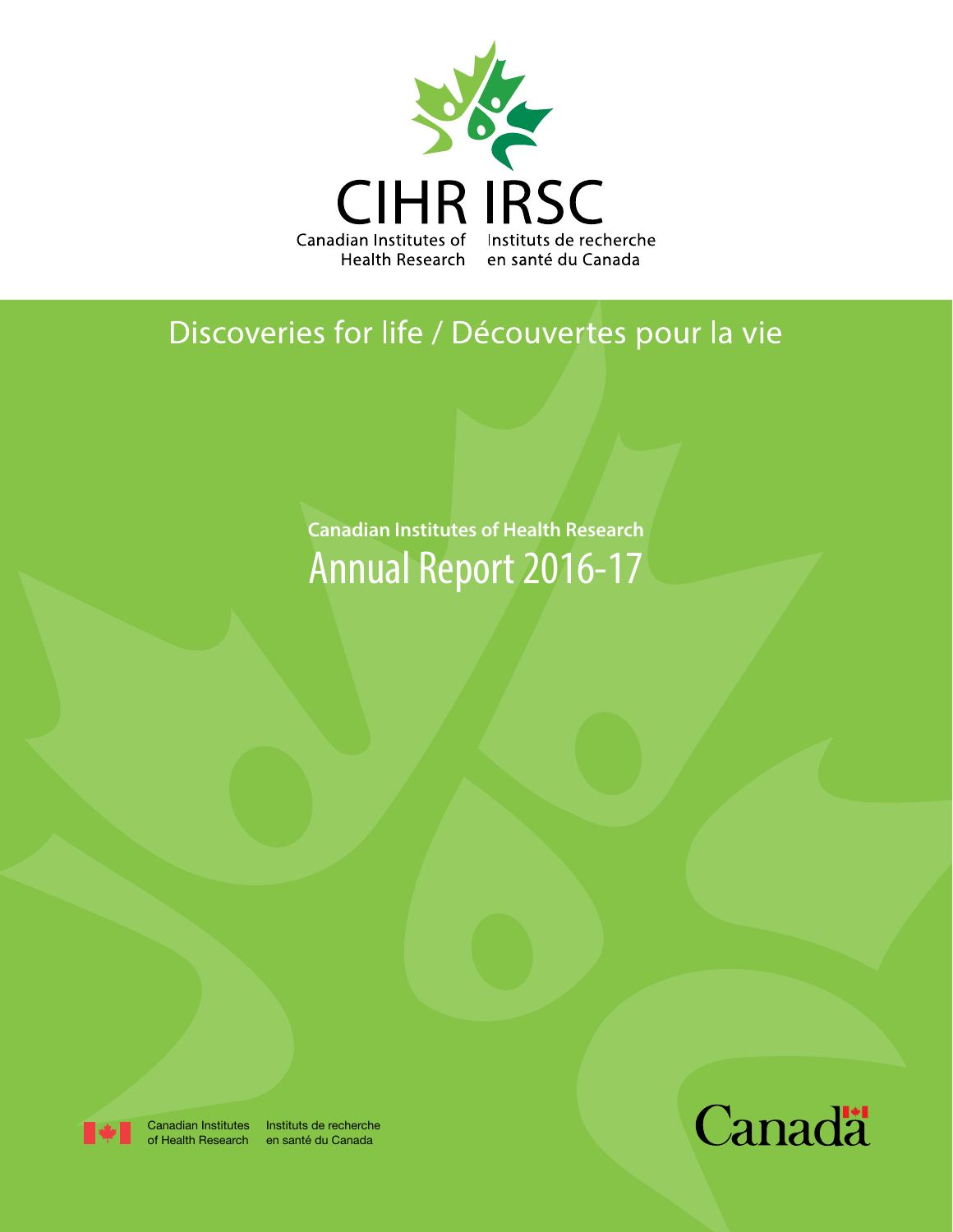At the Canadian Institutes of Health Research (CIHR), we know that research has the power to change lives. As Canada's health research investment agency, we collaborate with partners and researchers to support the discoveries and innovations that improve our health and strengthen our health care system.

# Canadian Institutes of Health Research

160 Elgin Street, 9<sup>th</sup> Floor Address Locator 4809A Ottawa, Ontario K1A 0W9 Canada www.cihr-irsc.gc.ca

Also available on the Web in PDF and HTML formats

© Her Majesty the Queen in Right of Canada (2017)

Cat. No. MR1E-PDF ISSN 1701-9222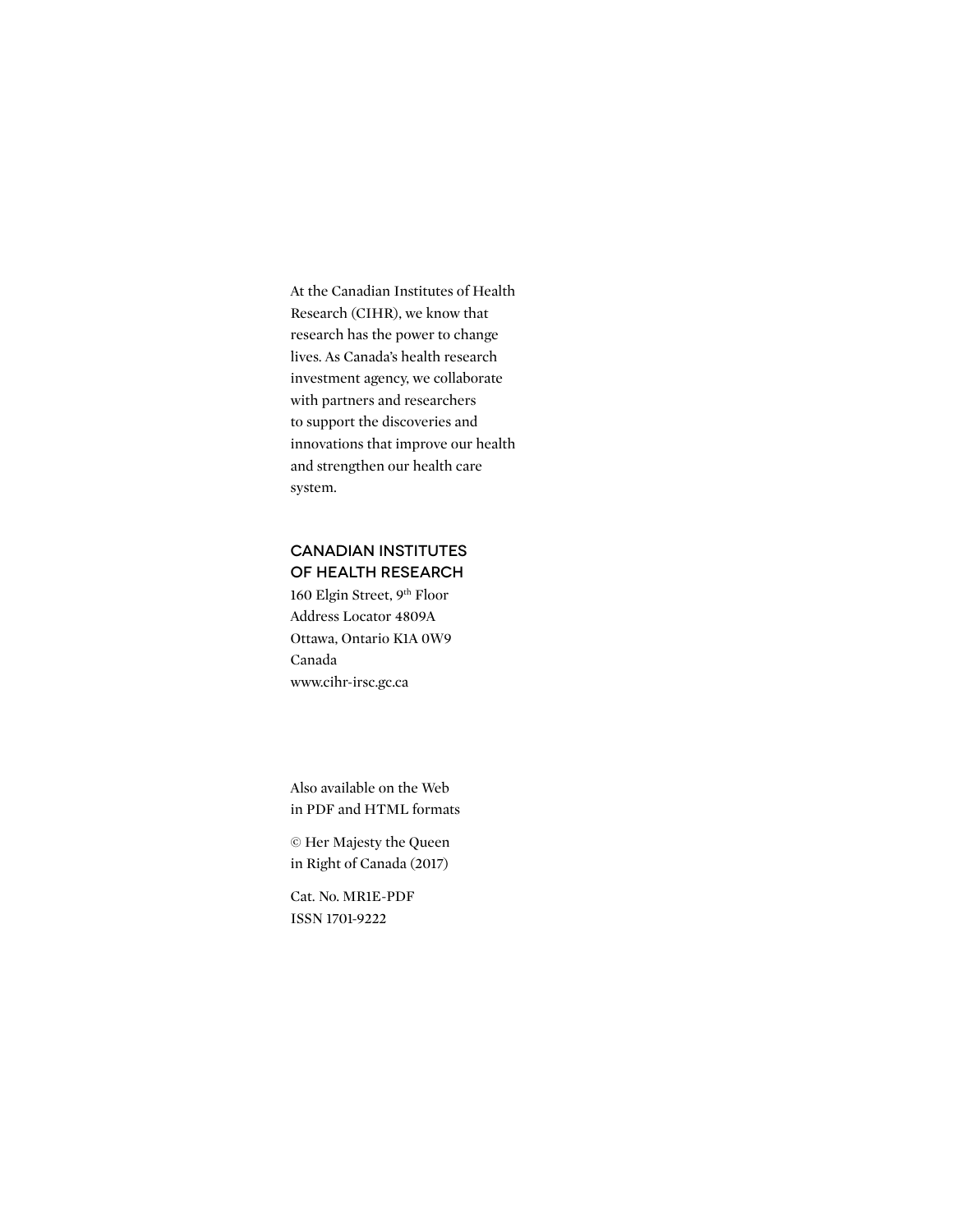# **C ANADIAN INSTITUTES OF HEALTH RESEARCH** ANNUAL REPORT 2016-17

# **CONTENTS**

President's Message **4** Providing Stewardship and Accountability **6** Financial Statement Discussion and Analysis **12** Auditors' Report and Financial Statements **16**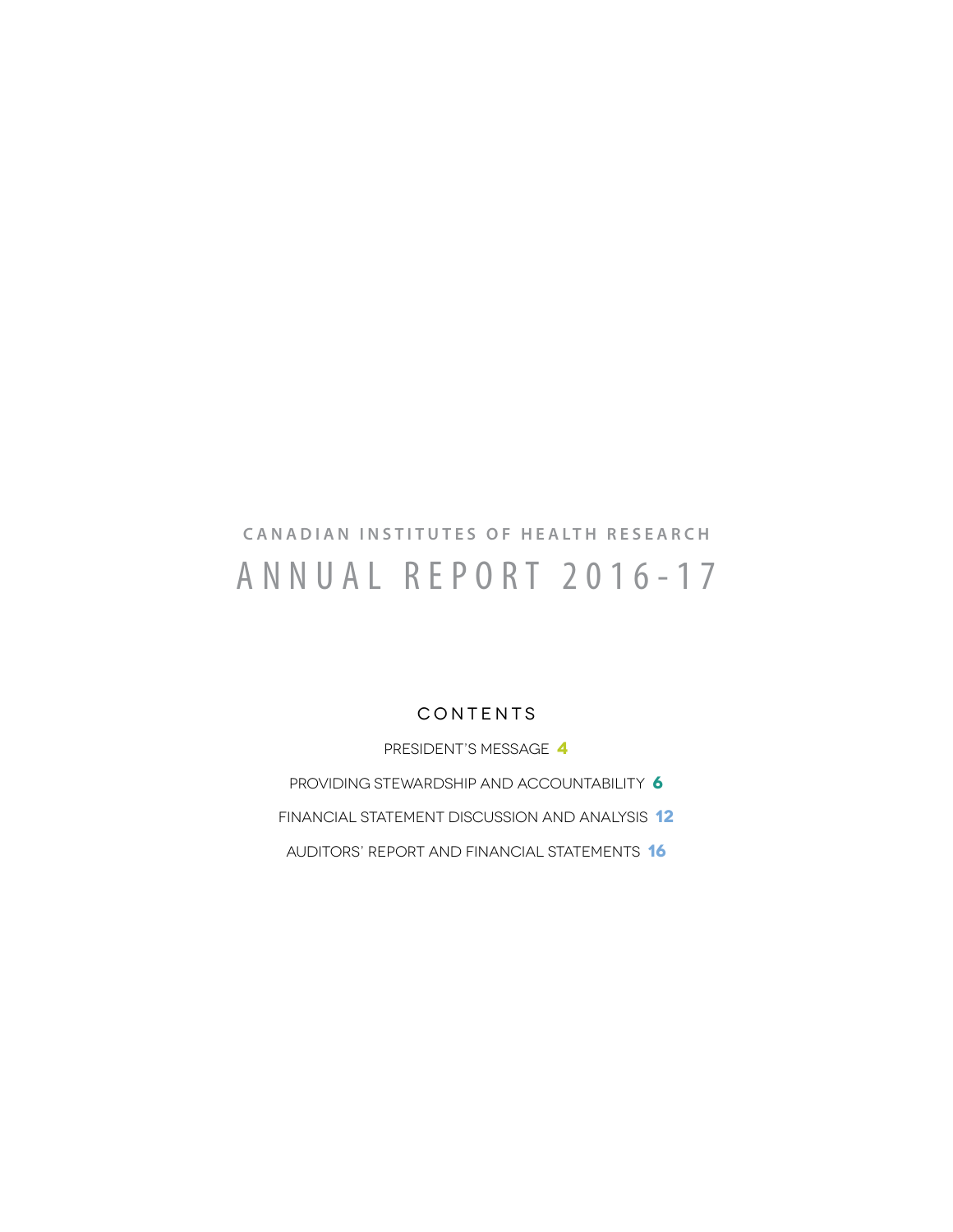# **President's Message**



# **Dr. Roderick R. Mcinnes** Acting President of the Canadian Institutes of Health Research

I am pleased to present the 2016-17 Annual Report of the Canadian Institutes of Health Research (CIHR).

As Canada's health research investment agency, CIHR plays a leading role in the creation of new knowledge and its translation into improved health for Canadians, a strengthened health system, and improved quality and accessibility of care. Over the past year, CIHR supported vital fundamental research, projects to improve health outcomes, as well as research in areas of priority to Canadians.

Among those priorities is the urgent need to find a solution to antimicrobial resistance – the drug-resistant microbes created as a result of the overuse and misuse of antibiotics. This year, CIHR is investing in Canadian research strengths by providing \$2.76 million to support two competitions under the Joint Programming Initiative on Antimicrobial Resistance (JPIAMR), committing an additional \$3 million through the JPIAMR Prevention and Intervention Strategies to Control AMR Infections program, and providing \$1.39 million to support projects under the Point of Care Diagnostics in Human Health program. These initiatives are the latest in a number of strategic investments that CIHR has made in this important field of research. It is hoped that these collaborative efforts will lead to breakthroughs that will enable us to contain this serious threat to public health.

As our populations age, dementia has become another priority research area for Canada and many countries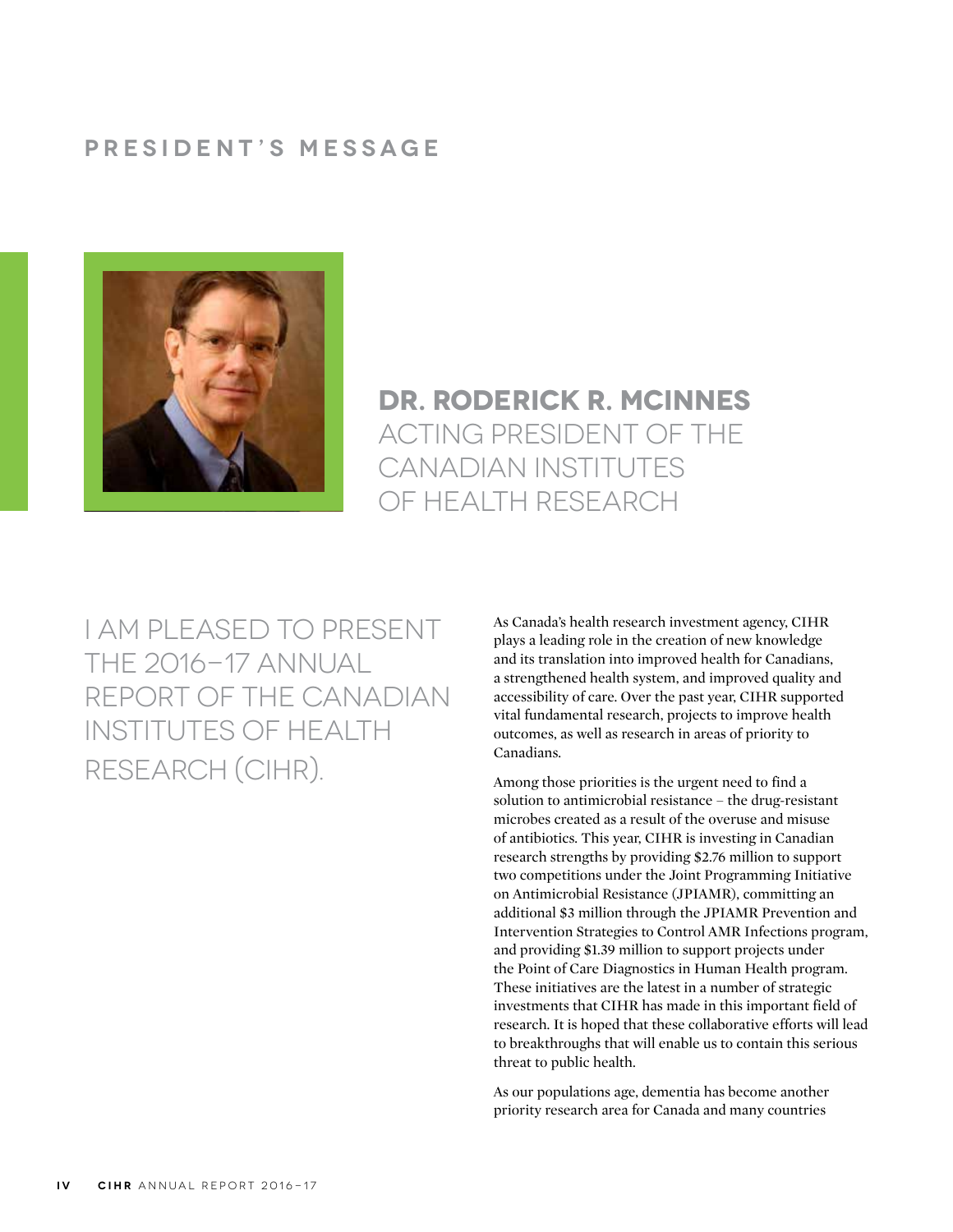throughout the world. This progressive, neurodegenerative condition prevents seniors from functioning independently, places great pressure on the health care system, and can be emotionally devastating to families and loved ones. Through the Canadian Consortium on Neurodegeneration in Aging, CIHR is taking a leadership role in addressing this condition. In partnership with 14 other funding agencies, national charities, research institutions, and health practitioner organizations, CIHR is supporting 350 researchers from across Canada to find ways to improve diagnosis, provide more effective treatments and, hopefully, find a cure.

This year, CIHR also made progress in advancing the Strategy for Patient-Oriented Research with the creation of SUPPORT Units in British Columbia, Saskatchewan, and the Northwest Territories. These centres of expertise – which are now located throughout Canada – will allow patients, researchers, health care practitioners, and decision-makers to establish research priorities that meet the needs of local communities. They will also be connected with similar centres throughout Canada, allowing the provinces and territories to share best practices and accelerate the application of research evidence into care.

Equity is an integral part of a sustainable health research ecosystem and I am pleased to note that CIHR took steps this year to ensure that its programs, funding opportunities, and evaluation systems result in the fair treatment of all participants. In alignment with the Government of Canada's broader Gender-Based Analysis Plus (GBA+) Initiative, CIHR is proactively evaluating equity in three key areas: sex and gender-based analysis in research (ensuring that sex and gender are taken into account in the design, conduct, and reporting of all funded research projects); equity in CIHR's funding system (ensuring equitable access to CIHR funds for all eligible individuals); and equity in how CIHR conducts its business internally (e.g., hiring practices).

Reducing the health inequities faced by Indigenous people is another key priority for the Government of Canada and CIHR has responded by strengthening its commitment to supporting Indigenous research. CIHR established the health and wellness of Indigenous populations as one of the agency's four priority areas of research and, this year, CIHR committed to implementing a series of concrete actions to further strengthen Indigenous health research in Canada. This included an increase in funding to a minimum of 4.6% (proportional to Canada's Indigenous population) of CIHR's annual budget. It is our hope that these investments will lead to better health for Indigenous patients, families, and communities.

I invite you to read the financial details of this report to learn more about how CIHR investments are strengthening Canada's health care system and improving the health of Canadians.

Rokink R. War

**Roderick R. McInnes, C.M., O.Ont., MD, PhD, FRSC**

Acting President, Canadian Institutes of Health Research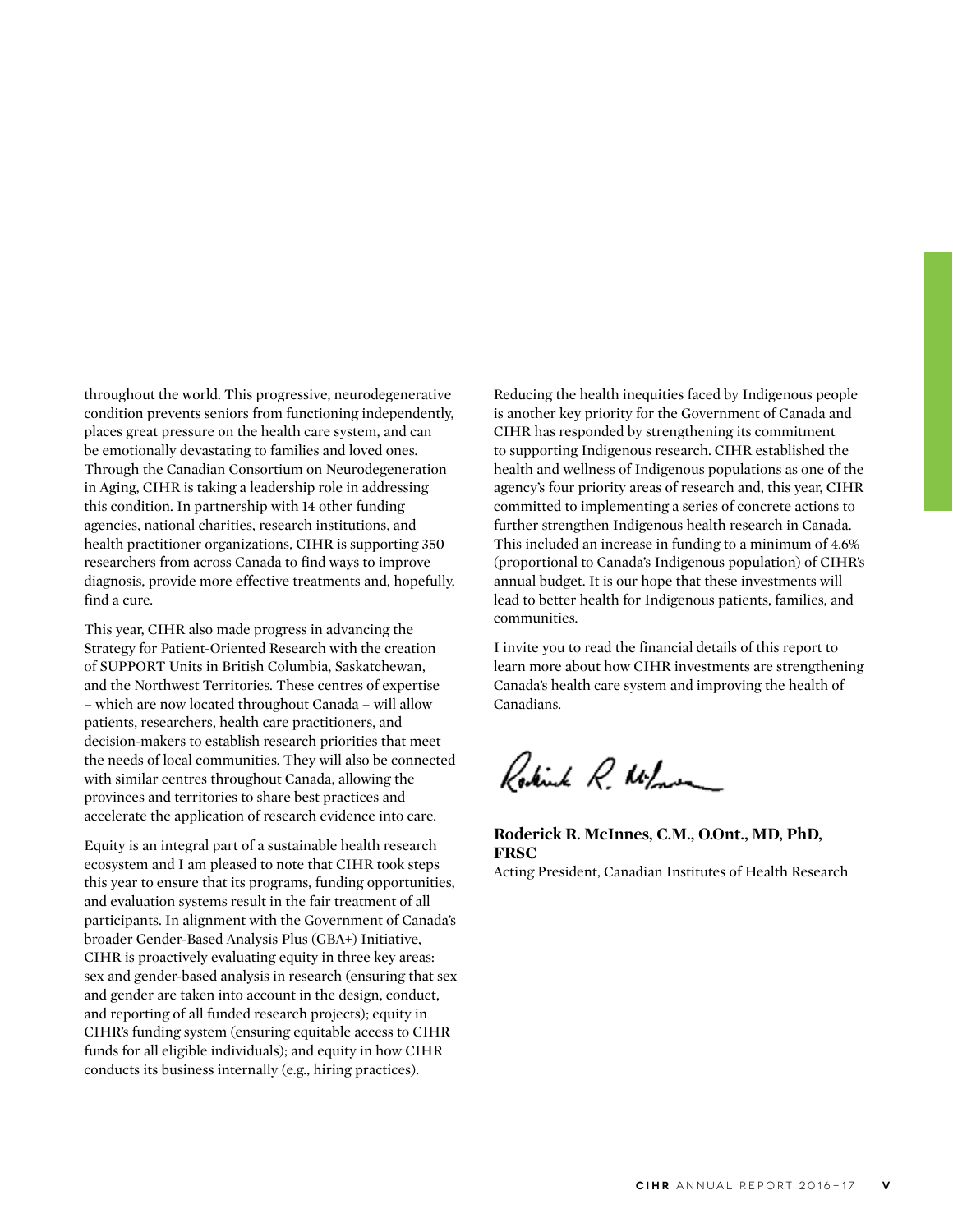# **Providing Stewardship and Accountability** CIHR Governing Council

CIHR reports to Parliament through the Minister of Health. Its Governing Council comprises up to 18 Canadians who have been appointed by Order in Council to renewable three-year terms. Council members represent a wide range of backgrounds and disciplines, reflecting CIHR's broad mandate and vision.

Dr. Alain Beaudet (Chair) President Canadian Institutes of Health Research (until March 31, 2017)

Dr. Roderick R. McInnes (Chair) Acting President Canadian Institutes of Health Research (since April 1, 2017)

Major-General Jean-Robert Bernier Major-General Chairman, Committee of the Chiefs of Military Medical Services North Atlantic Treaty Organization

Dr. Nadine Caron Assistant Professor Northern Medical Program University of British Columbia

Ms. Maura Davies President and Principal Consultant Maura Davies Healthcare Consulting Inc.

Ms. Debbie Fischer Executive in Residence Rotman School of Business University of Toronto

Ms. Michèle Fortin Former President and CEO Télé-Québec

Dr. Paul E. Garfinkel Staff Psychiatrist Centre for Addiction and Mental Health Professor, Department of Psychiatry University of Toronto

Dr. Lawrence Jardine Head, Section of Pediatric Hematology and Oncology, Children's Hospital Associate Professor (Pediatrics), Schulich School of Medicine and Dentistry Western University

Mr. Simon Kennedy (Ex Officio, Non-Voting) Deputy Minister Health Canada

Mr. Martin LeBlanc President and CEO Caprion Biosciences Inc.

Dr. Amy Ornstein Pediatrician and Medical Director IWK Health Centre Child Protection Team Division Head of General Pediatrics Dalhousie University

Ms. Chris Power **CEO** Canadian Patient Safety Institute

DR. TERRANCE P. SNUTCH Professor and Canada Research Chair Michael Smith Laboratories Departments of Psychiatry and Zoology and Brain Research Centre University of British Columbia

Ms. Lori Turik Executive Director World Health Innovation Network (WIN) Odette School of Business University of Windsor

Dr. Lori West Professor of Pediatrics, Surgery and Immunology Canada Research Chair (Tier 1) in Cardiac Transplantation Research Director, Alberta Transplant Institute Director, Canadian National Transplant Research Program University of Alberta

The Honourable Michael H. Wilson (Vice-Chair) Chairman Barclays Capital Canada Inc.

Dr. Terry-Lynn Young Professor, Faculty of Medicine Memorial University of Newfoundland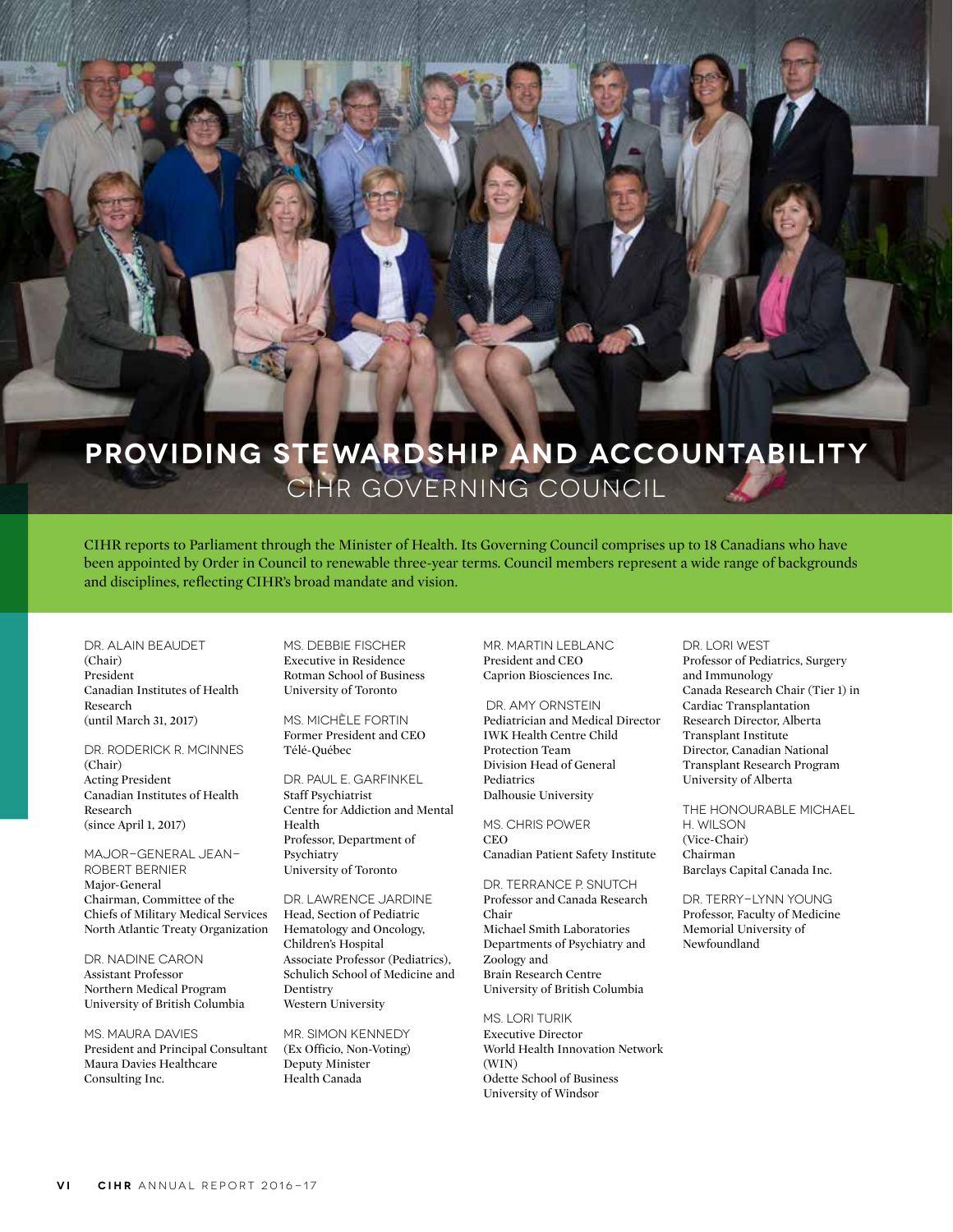# CIHR Institutes

CIHR is composed of 13 innovative Institutes. Each Institute is headed by a Scientific Director who is a leader in his or her field. These Institutes bring together all partners in the research process – those who fund research, those who carry it out and those who use its results – to share ideas and focus on what Canadians need: good health and the means to prevent and fight diseases.



## CIHR Institute of Aboriginal Peoples' Health (CIHR-IAPH)

DR. MALCOLM KING SIMON FRASER UNIVERSITY (until December 31, 2016)

DR. CARRIE BOURASSA HEALTH SCIENCES NORTH RESEARCH INSTITUTE (since February 1, 2017)



The CIHR Institute of Aboriginal Peoples' Health (CIHR-IAPH) invests in research to improve and promote the health of First Nations, Inuit and Métis peoples in Canada. The Institute's pursuit of research excellence is enhanced by respect for community research priorities and Indigenous knowledge, values and cultures.



CIHR Institute of Aging (CIHR-IA)

#### DR. YVES JOANETTE UNIVERSITY OF MONTREAL

The CIHR Institute of Aging (CIHR-IA) invests in research that promotes an optimal life-long approach to healthy aging, and improves the health and wellness of Canada's aging population. By supporting advances in prevention, diagnosis, treatment, care delivery, and social determinants of health, IA seeks to improve the health and quality of life of Canadians in their later years.



#### CIHR Institute of Cancer Research (CIHR-ICR)

## DR. STEPHEN ROBBINS UNIVERSITY OF CALGARY

The CIHR Institute of Cancer Research (CIHR-ICR) invests in research in all areas of cancer control. ICR helps reduce the burden of cancer on individuals and families through research on prevention strategies, screening, early diagnosis, effective treatments, psycho-social support systems, and palliation.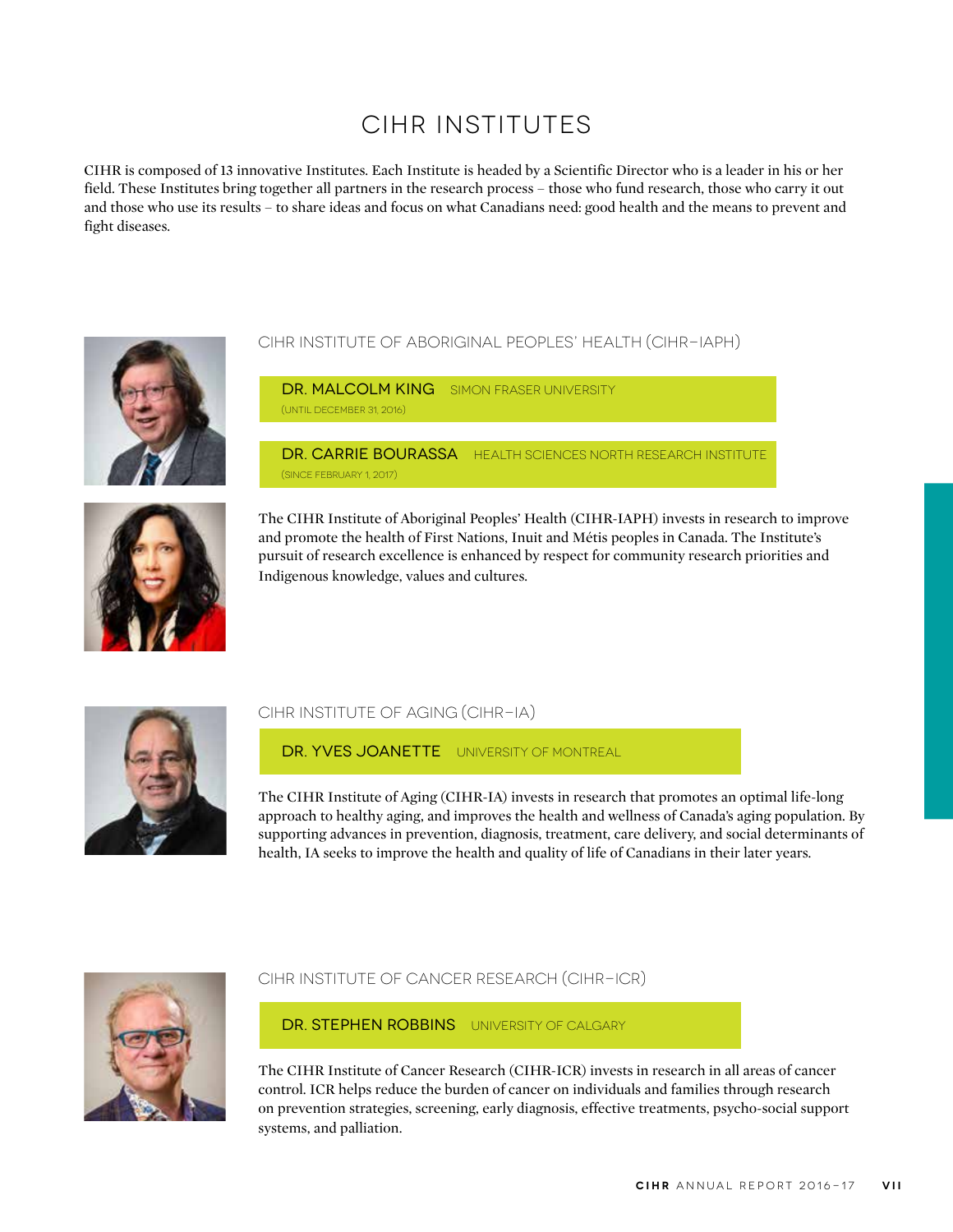

# CIHR Institute of Circulatory and Respiratory Health (CIHR-ICRH)

# DR. BRIAN H. ROWE UNIVERSITY OF ALBERTA

The CIHR Institute of Circulatory and Respiratory Health (CIHR-ICRH) invests in research on conditions associated with the heart, lungs, brain (stroke), critical care, blood, blood vessels, and sleep. By supporting advances in biological sciences, diagnosis, treatment, and prevention, ICRH seeks to protect and improve the health of all Canadians.



# CIHR Institute of Gender and Health (CIHR-IGH)

DR. CARA TANNENBAUM UNIVERSITY OF MONTREAL

The CIHR Institute of Gender and Health (CIHR-IGH) invests in research that examines the influence of sex and gender on health. IGH also works to ensure this research evidence supports the development of policies and programs that address pressing health challenges facing men, women, boys, girls, and gender-diverse people.



# CIHR Institute of Genetics (CIHR-IG)

DR. PAUL LASKO MCGILL UNIVERSITY

The CIHR Institute of Genetics (CIHR-IG) invests in research on cell biology, biochemistry, human genetics and genomics, and the impact of related scientific advances on society. Genetic research touches all areas of health, allowing IG to strengthen health care policies and practices, and improve the health of all Canadians.



## CIHR Institute of Health Services and Policy Research (CIHR-IHSPR)

# DR. ROBYN TAMBLYN MCGILL UNIVERSITY

The CIHR Institute of Health Services and Policy Research (CIHR-IHSPR) invests in research that will strengthen Canada's health care system. By promoting evidence-based best practices, IHSPR seeks to improve the way health care services are managed and delivered, to maximize benefits for patients.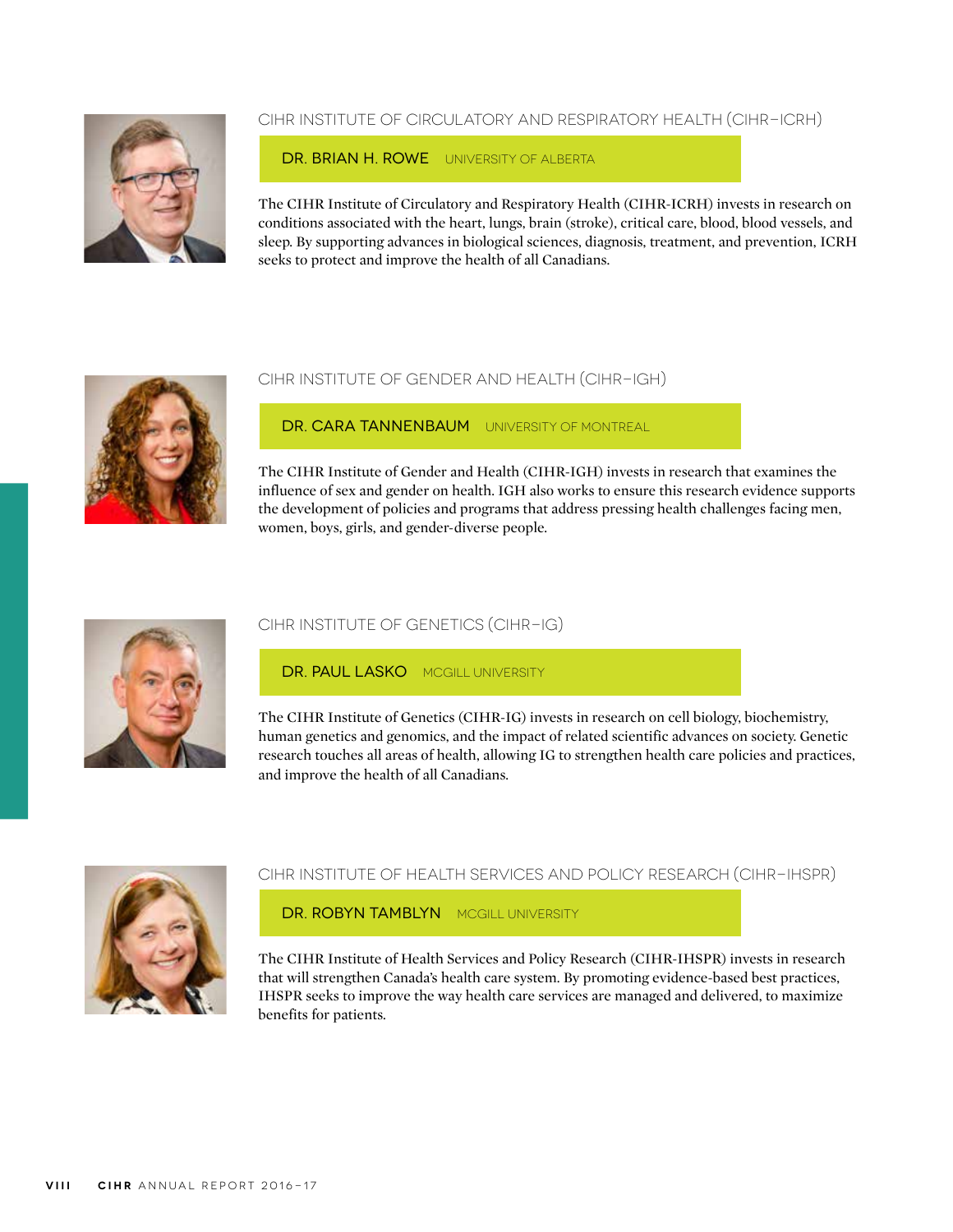

# CIHR Institute of Human Development, Child and Youth Health (CIHR-IHDCYH)

#### DR. SHOO LEE UNIVERSITY OF TORONTO

The CIHR Institute of Human Development, Child and Youth Health (CIHR-IHDCYH) invests in research that promotes the best health for all Canadians, from the very start of life. By supporting research to improve reproductive, child, and youth health outcomes, IHDCYH helps young Canadians and families achieve their full potential for ideal growth and development.



## CIHR Institute of Infection and Immunity (CIHR-III)

#### DR. MARC OUELLETTE LAVAL UNIVERSITY

The CIHR Institute of Infection and Immunity (CIHR-III) invests in research on infectious diseases and the body's immune system. Through this research, III addresses a wide range of health concerns related to infection and immunity, including disease prevention and treatment, as well as public health promotion.



# CIHR Institute of Musculoskeletal Health and Arthritis (CIHR-IMHA)

DR. HANI EL-GABALAWY UNIVERSITY OF MANITOBA

The CIHR Institute of Musculoskeletal Health and Arthritis (CIHR-IMHA) invests in research related to bones, joints, muscles, skin, and teeth. By supporting advances in prevention, diagnosis, and treatment, IMHA seeks to promote active living, preserve mobility, and improve oral health for Canadians.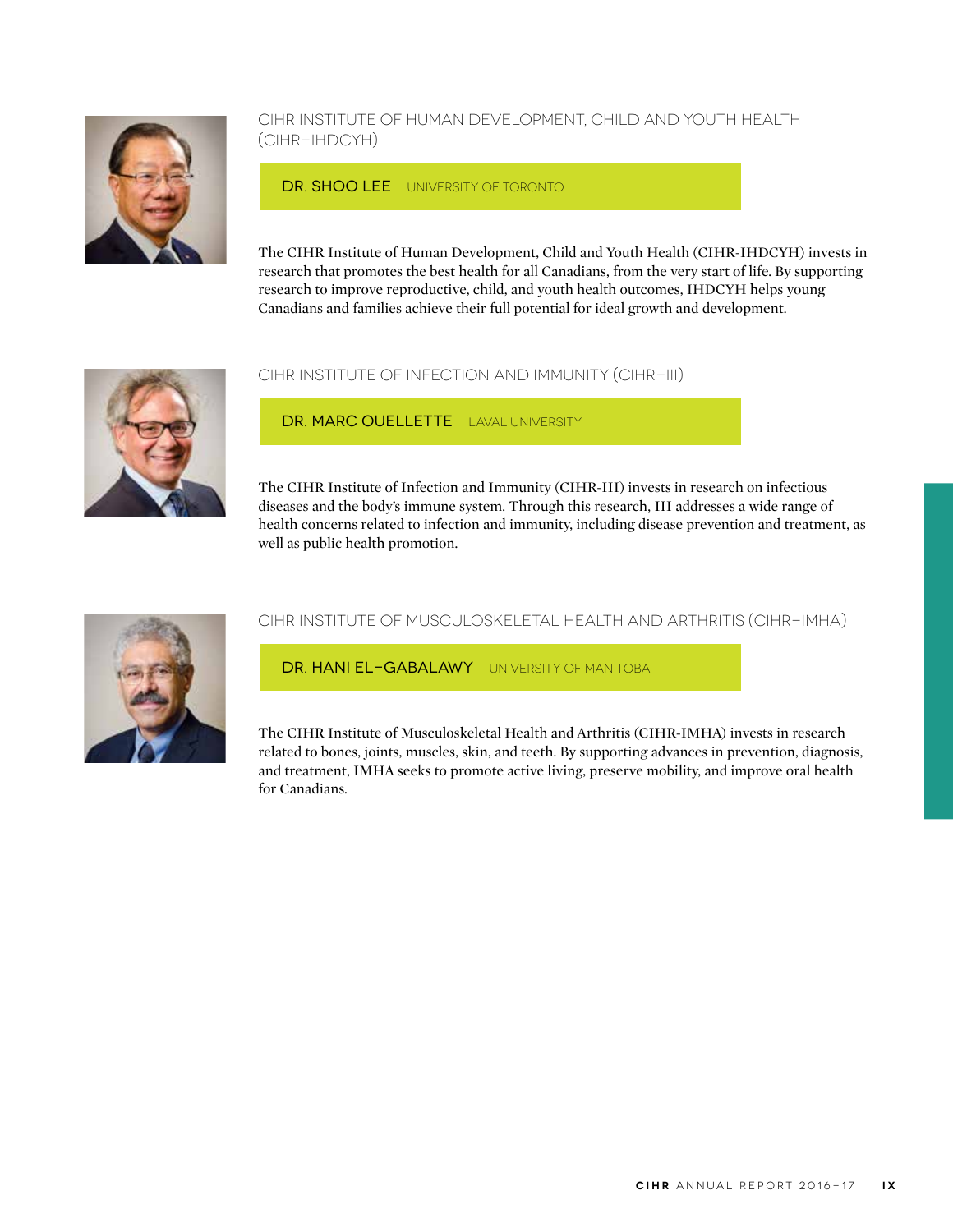

CIHR Institute of Neurosciences, Mental Health and Addiction (CIHR-INMHA)

DR. ANTHONY PHILLIPS UNIVERSITY OF BRITISH COLUMBIA (until March 31, 2017)

DR. SAMUEL WEISS UNIVERSITY OF CALGARY (since July 1, 2017)



The CIHR Institute of Neurosciences, Mental Health and Addiction (CIHR-INMHA) invests in fundamental and clinical research on the brain and spinal cord to enhance the understanding of cognitive, emotional and sensory motor functions. Advances in these areas will ensure a brighter future for Canadians living with neurological and mental health conditions.



CIHR Institute of Nutrition, Metabolism and Diabetes (CIHR-INMD)

DR. PHILIP SHERMAN UNIVERSITY OF TORONTO

The CIHR Institute of Nutrition, Metabolism and Diabetes (CIHR-INMD) invests in research on diet, digestion, and metabolism. By addressing the causes, diagnosis, treatment, and prevention of a wide range of conditions and problems associated with hormones, the digestive system, kidneys, and liver function, INMD seeks to improve health for all Canadians.



CIHR Institute of Population and Public Health (CIHR-IPPH)

DR. NANCY EDWARDS UNIVERSITY OF OTTAWA (until July 31, 2016)

#### DR. STEVEN J. HOFFMAN UNIVERSITY OF OTTAWA (since August 1, 2016)



The CIHR Institute of Population and Public Health (CIHR-IPPH) invests in research to examine how biological, social, and environmental factors and policies affect health. IPPH applies this knowledge to improve health and health equity for all Canadians.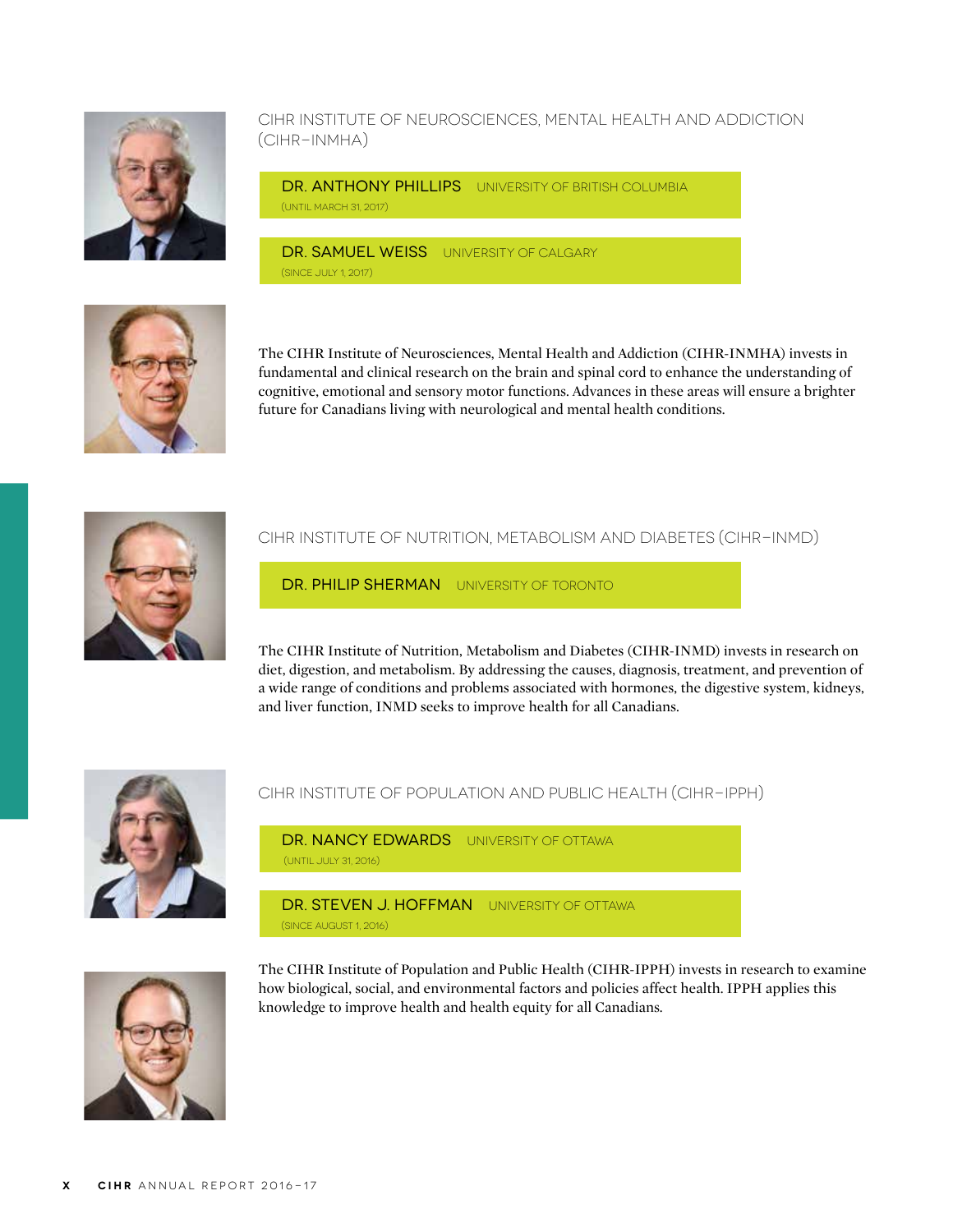# CIHR Executive Management Team

CIHR's Executive Management Team provides leadership and decision making for strategic, corporate policy and management areas that support and contribute to the strategic directions set out by the Governing Council.



DR. ALAIN BEAUDET President (RETIRED March 31, 2017)



Dr. Roderick R. McInnes Acting President (since April 1, 2017)



Dr. Jane E. Aubin Chief Scientific Officer Vice-President, Research, Knowledge Translation and Ethics (RETIRED March 31, 2017)



Dr. Anne Martin-Matthews ACTING VICE-PRESIDENT, RESEARCH Knowledge Translation and Ethics (since May 1, 2017)



Ms. Thérèse Roy Chief Financial Officer Vice-President, Resource Planning and Management



Mr. Michel Perron Executive Vice-President EXTERNAL AFFAIRS AND Business Development



MR. JEFF LATIMER Vice-President, Competition **MANAGEMENT**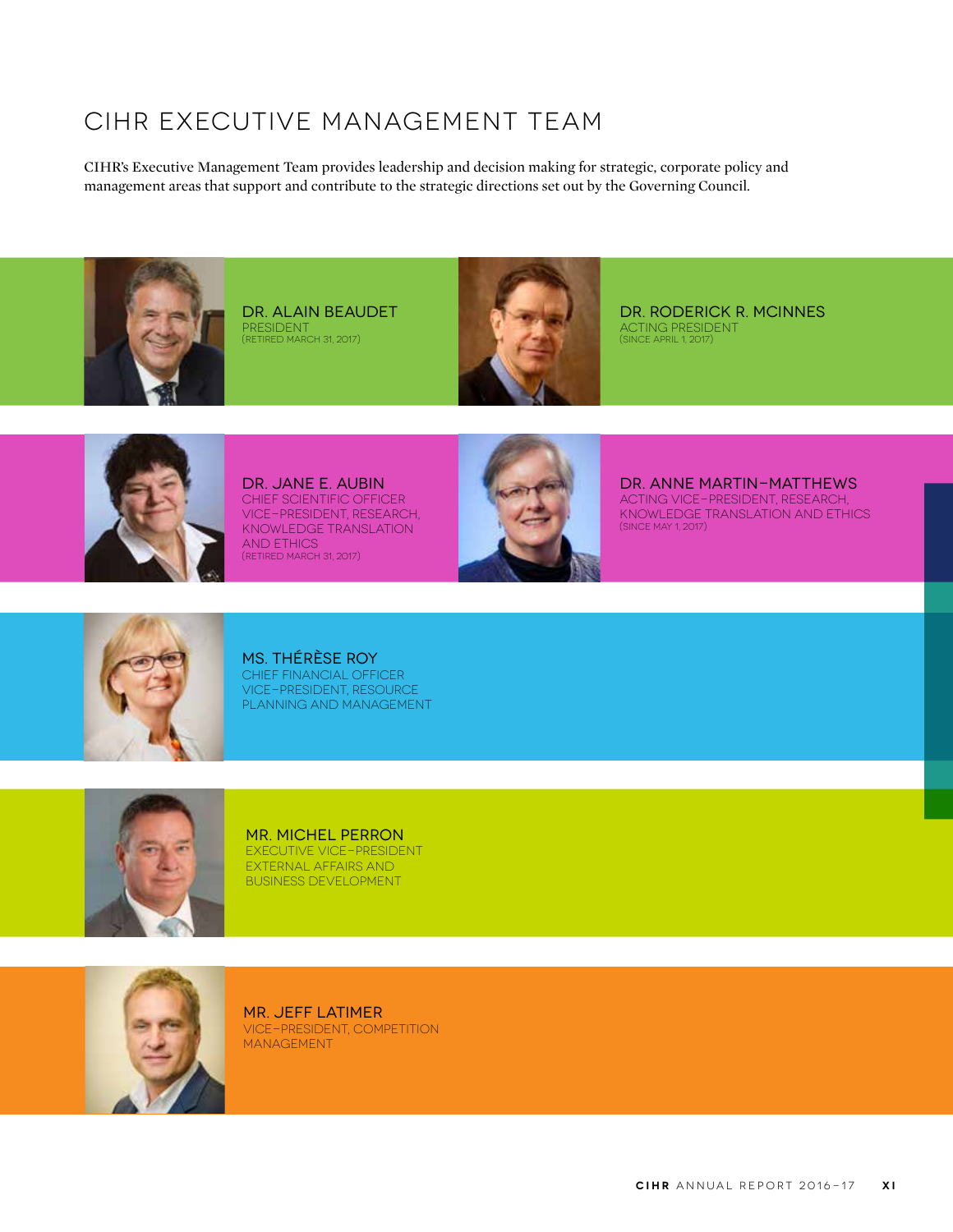# Financial Statement Discussion and Analysis

## **Introduction**

The following Financial Statement Discussion and Analysis (FSD&A) should be read in conjunction with the Canadian Institutes of Health Research (CIHR) audited financial statements and accompanying notes for the year ended March 31, 2017.

The responsibility for the integrity and objectivity of the FSD&A rests with the management of CIHR. The purpose of the FSD&A is to highlight information and provide explanations to enhance the user's understanding of CIHR's financial position and results of operations, while demonstrating CIHR's accountability for its resources. Additional information on CIHR's performance is available in the CIHR *Departmental Results Report* (formerly *Departmental Performance Report*), and information on its plans and priorities is available in the *CIHR Department Plan* (formerly *Report on Plans and Priorities*).

#### **Overview**

The Canadian Institutes of Health Research was established in June 2000 under the *Canadian Institutes of Health Research Act.* It is listed in Schedule II to the *Financial Administration Act* as a departmental corporation. CIHR's objective is to excel, according to international standards of scientific excellence, in the creation of new knowledge, and its translation into improved health, more effective health services and products, and a strengthened Canadian health care system.

CIHR's budget is allocated through authorities approved by Parliament. CIHR has separate voted authorities for operating expenses and for grants. Authorities provided to CIHR by Parliament do not parallel financial reporting according to Canadian public sector accounting standards, since authorities are primarily based on cash accounting principles. Consequently, items recognized in the Statement of Financial Position, the Statement of Operations and Departmental Net Financial Position, the Statement of Change in Departmental Net Debt, and the Statement of Cash Flows are not necessarily the same as those provided through authorities from Parliament. Note 3 of the Financial Statements provides users with a reconciliation between the two bases of reporting.

#### **Highlights**

As evidenced below, CIHR's financial results in 2016-17 are consistent with those of the preceding fiscal year.

## **1. Statement of Financial Position**

| <b>CONDENSED STATEMENT OF FINANCIAL POSITION (IN MILLIONS OF DOLLARS)</b> |                 |  |      |  |  |      |
|---------------------------------------------------------------------------|-----------------|--|------|--|--|------|
| <b>AS AT MARCH 31</b>                                                     | <b>% CHANGE</b> |  | 2017 |  |  | 2016 |
| <b>Total liabilities</b>                                                  | $(2.9\%)$       |  | 13.6 |  |  | 14.0 |
| Total financial and non-financial assets                                  | 23.1%           |  | 19.7 |  |  | 16.0 |

The slight decrease in total liabilities is primarily due to a decrease in deferred revenue of \$1.3 million, as external partner contributions were approximately \$1.0 million lower than the previous year. The decrease is also due to a \$0.2 million lower employee future benefits liability resulting from severance payments to employees. These decreases were offset by an increase to accounts payable and accrued liabilities of \$1.1 million mainly due to an additional day of accrued payroll, and due to timing of invoice payments.

The increase in total financial and non-financial assets is primarily due to a \$2.0 million increase in tangible capital assets as a result of the capitalization of various internally developed software. Additionally, there was a \$1.8 million increase in accounts receivable and advances mainly due to grant refunds owing at year-end.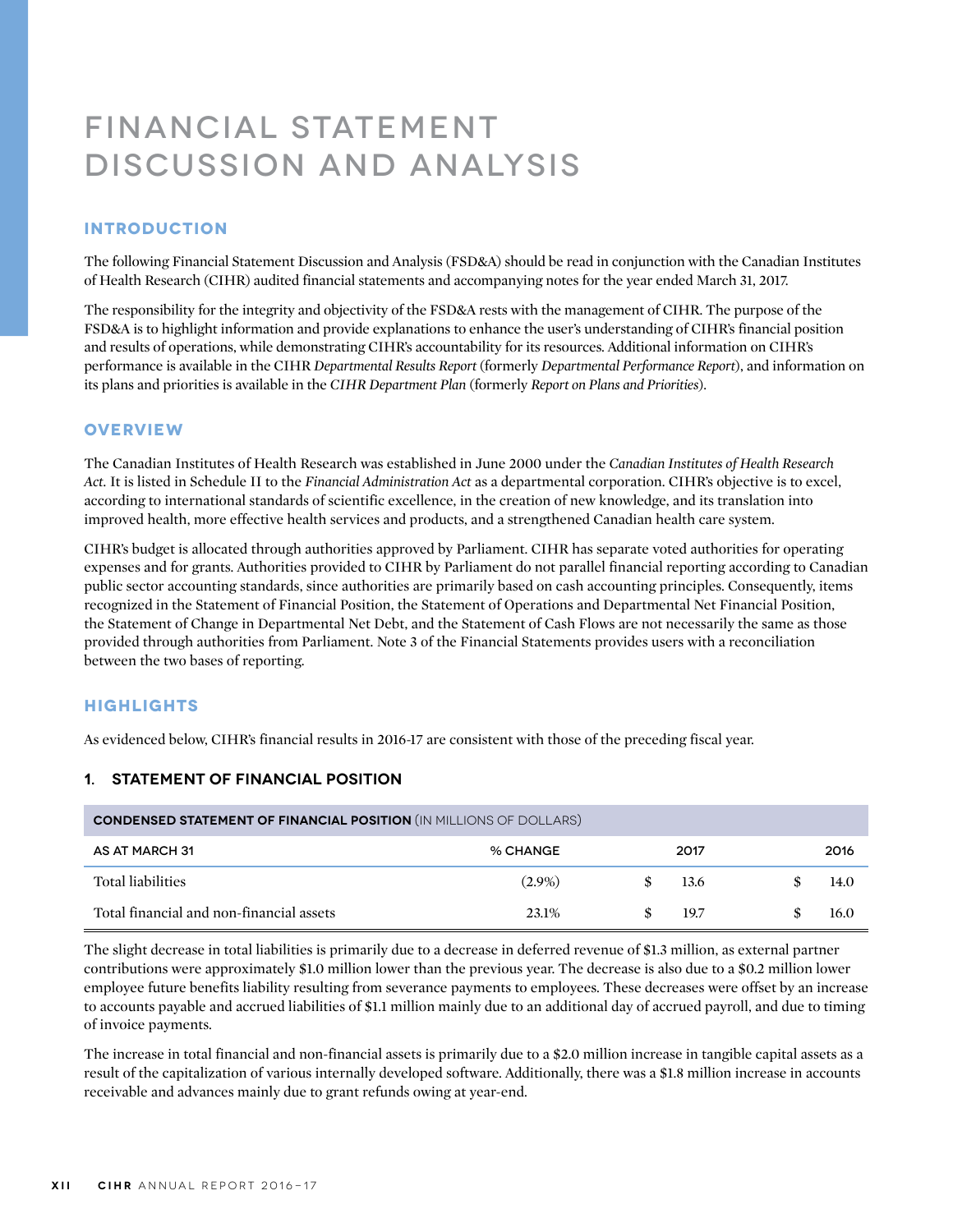## **2. Statement of Operations and Departmental Net Financial Position**

| <b>CONDENSED STATEMENT OF OPERATIONS AND DEPARTMENTAL NET FINANCIAL POSITION (IN MILLIONS OF DOLLARS)</b> |          |            |           |  |  |  |
|-----------------------------------------------------------------------------------------------------------|----------|------------|-----------|--|--|--|
| FOR THE YEAR ENDED MARCH 31                                                                               | % CHANGE | 2017       | 2016      |  |  |  |
| Total expenses                                                                                            | 5.0%     | \$1,088.1  | \$1,036.1 |  |  |  |
| Net cost of operations before government funding<br>and transfers                                         | $5.2\%$  | \$ 1,081.3 | \$1,028.3 |  |  |  |

The increase in both Total expenses (5.0%) and in Net cost of operations before government funding and transfers (5.2%) are attributable to increased Parliamentary authorities provided to CIHR by the Government of Canada of \$54.9 million (5.3%) as compared to the prior fiscal year.

#### **3. Variance Analysis**

#### 3.1. Variances between current year actual results and budget

As noted earlier, CIHR is funded by the Government of Canada through Parliamentary authorities. In 2016–17, CIHR's Parliamentary authorities increased by \$57.6 million throughout the year via Supplementary Estimates and other adjustments, as follows:

| 2016-17 Main Estimates (IN MILLIONS OF DOLLARS) | \$<br>1,025.6 |
|-------------------------------------------------|---------------|
| Budget 2016                                     | 30.0          |
| Budget 2015                                     | 15.0          |
| Canada First Research Excellence Fund (CFREF)   | 8.8           |
| Net transfers from other government departments | 3.2           |
| 2015-16 Carry-forward                           | $1.2\,$       |
| Employee Benefits Plan adjustment               | (0.6)         |
| Total increase in Parliamentary authorities     | 57.6          |
| 2016-17 Year-end Parliamentary authorities      | 1.083.2       |

CIHR's 2016–17 year-end Parliamentary authorities of \$1,083.2 million represent an increase of \$54.9 million (or 5.3%) as compared to CIHR's year-end authorities in 2015–16 (\$1,028.3 million). This increase is the key factor to note when comparing current year and prior year results for CIHR.

#### 3.2. Variances between current year actual results and prior year actual results

| <b>SEE NOTE 12 (SEGMENTED INFORMATION) OF AUDITED FINANCIAL STATEMENTS (IN MILLIONS OF DOLLARS)</b> |                 |           |  |       |
|-----------------------------------------------------------------------------------------------------|-----------------|-----------|--|-------|
| FOR THE YEAR ENDED MARCH 31                                                                         | <b>% CHANGE</b> | 2017      |  | 2016  |
| Grants and awards                                                                                   | 5.1%            | \$1.031.1 |  | 980.6 |
| Total operating expenses                                                                            | 5.1%            | 62.1      |  | 59.1  |

Grants and awards expenses increased by 5.1% (or \$50.5 million) in 2016–17 due to increased Parliamentary appropriations being apportioned to CIHR for grants (as outlined in section 3.1). Total operating expenses also increased by 5.1% (\$3.0 million) over the previous year due to an increase in professional and special services expenditures and furniture, equipment and software expenditures due partly to the construction of a new contact centre at CIHR. There was also an increase in amortization expense as a result of increased capital asset acquisitions over the past two years.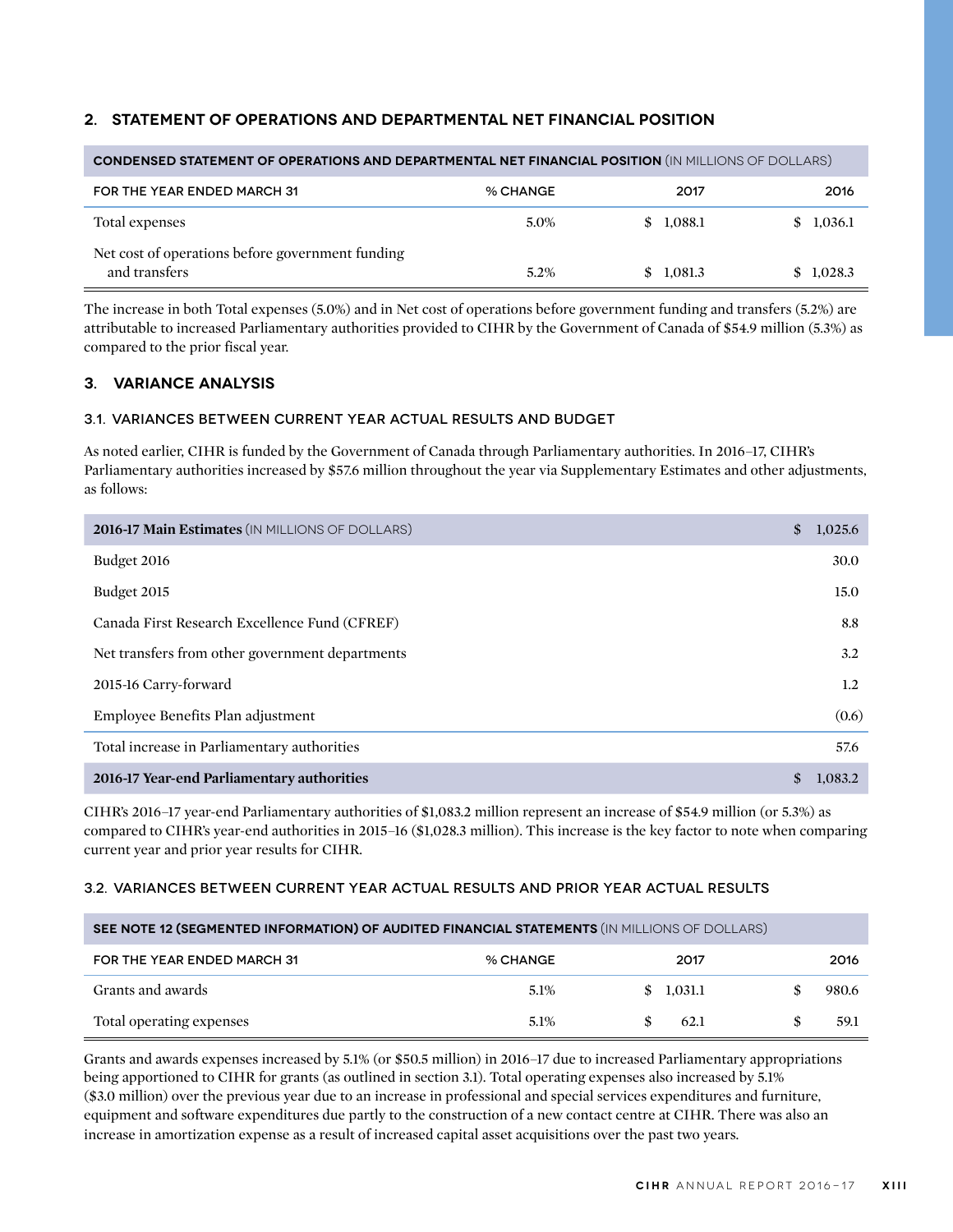#### **4. Trend Analysis**



#### 4.1. Grants and Awards expenses (in millions of dollars)

- As evidenced by the above chart, grants and awards expenses increase or decrease on a yearly basis in relative proportion to changes in the Parliamentary authorities provided to CIHR by the Government of Canada.
- In 2016–17, grants and awards expenses made up 94.3% of total expenses as compared to 94.3% in 2015–16.



#### 4.2. Operating Expenses (in millions of dollars)

- Salary and employee benefit expenses increased by \$0.8 million (or 1.7%) in 2016–17.
- In 2016–17, salaries and employee benefits made up 76.5% of total operating expenses as compared to 79.0% in the prior year.
- Total operating expenses incurred were slightly higher than those incurred in 2015–16.
- The ratio of operating expenses to total expenses was 5.7% in 2016–17 as compared to 5.7% in 2015–16.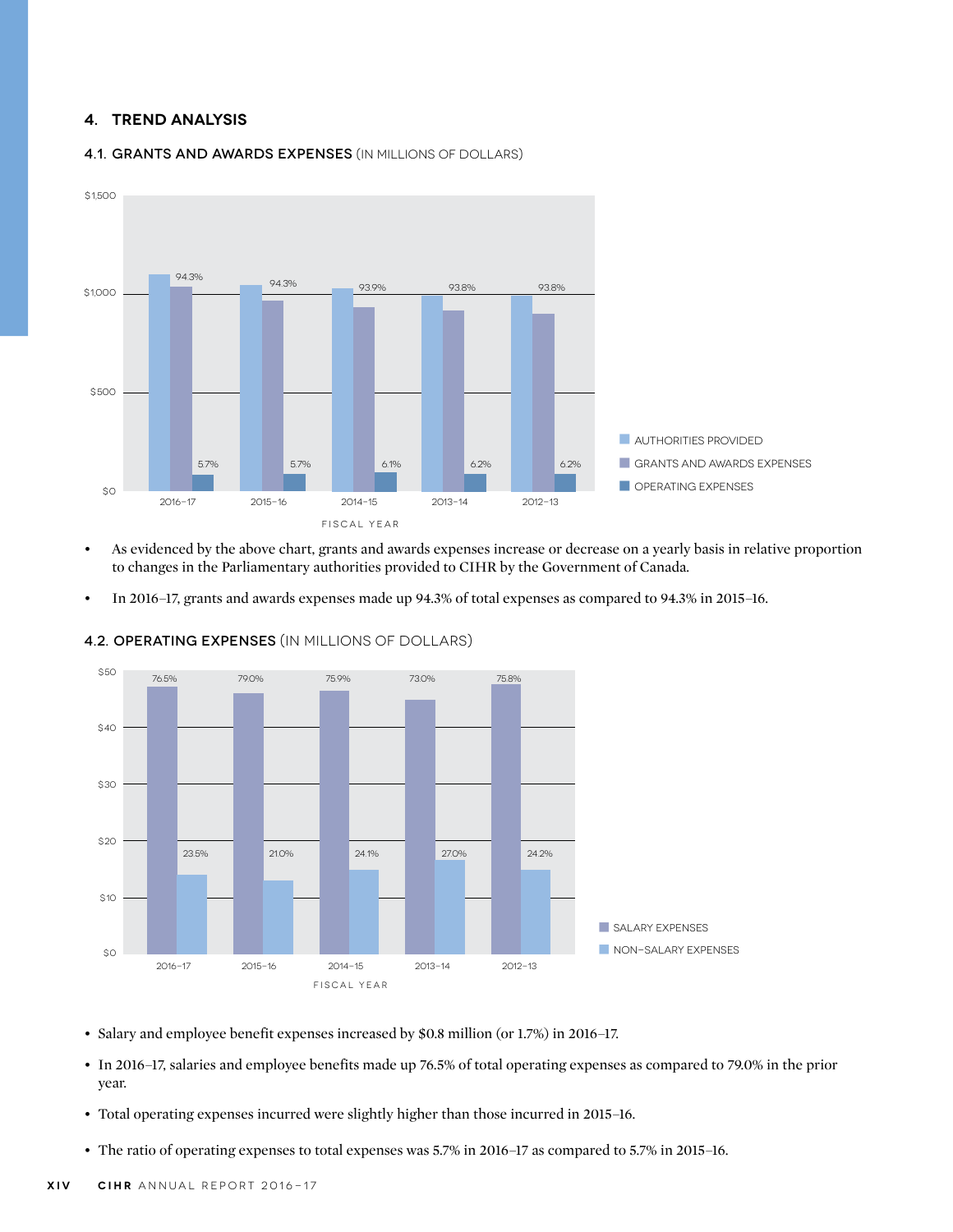## **Financial Outlook — 2017-18**

The Government recognizes the importance of protecting our communities and Canadians from the risks associated with climate change. As a result, Budget 2017 allocated to CIHR \$2.0 million per year for the next five years beginning in 2017–18 to develop and implement a targeted research program on health and climate change, in collaboration with stakeholders. The CIHR Climate Change and Health Research Initiative will focus on two strategic areas of interest for the Government of Canada:

- Climate Change and Food Security in the Canadian North; and
- Lyme Disease and Climate Change.

In response to Canada's serious opioid crisis, the Minister of Health announced, in December 2016, the Canadian Drugs and Substances Strategy (the Strategy). The Strategy continues the Government's response to the opioid crisis by implementing activities related to harm reduction, and improving the evidence base to inform drug policy. As a result, Budget 2017 proposed to support the national measures associated with the Strategy by allocating \$10.0 million to CIHR over five years beginning in 2017–18 and \$2.0 million per year ongoing. With this funding, CIHR will expand the Canadian Research Initiative in Substance Misuse to support new research on drugs and substances, including but not limited to the problematic use of opioids in Canada, as well as knowledge translation activities to inform policies and health care practices in a timely fashion.

In addition, Budget 2017 provided \$117.6 million over eight fiscal years to create between 15 and 35 research chairs to attract top-tier international scholars and researchers to Canada and enhance Canada's reputation as a global centre for science, research and innovation excellence. As the funding will be allocated to the Natural Sciences and Engineering Research Council, the Social Sciences and Humanities Research Council and CIHR depending on the successful chairs' alignment to the three agencies' mandates respectively, CIHR is expecting to receive a portion of this funding starting in 2017–18.

CIHR will potentially receive additional funding starting in 2017–18 for the Centres of Excellence for Commercialization and Research program.

It is expected that CIHR's total budget will continue to exceed \$1.0 billion in 2017–18 and be consistent with budgetary levels from 2016–17.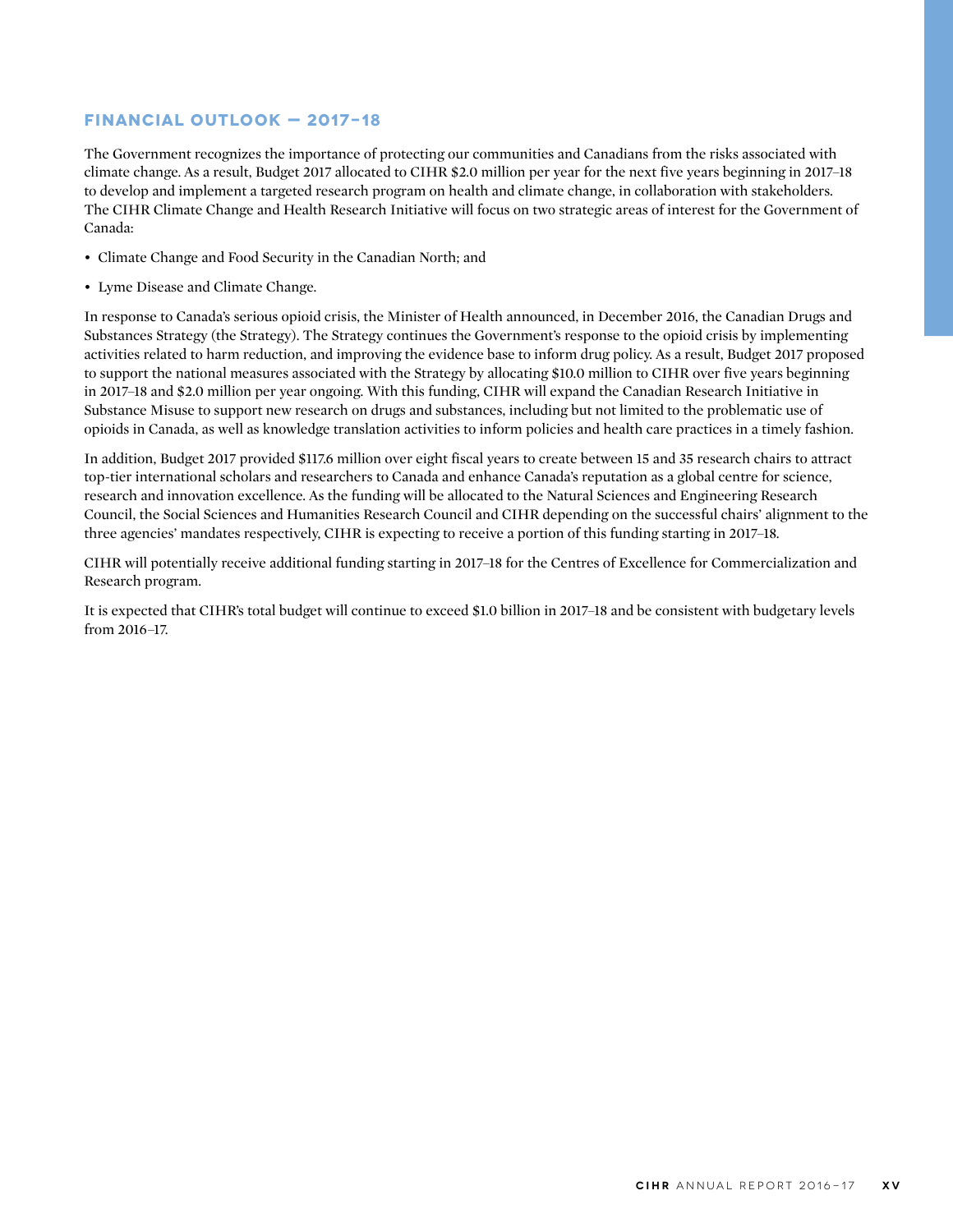# Auditors' Report and Financial Statements

#### **CANADIAN INSTITUTES OF HEALTH RESEARCH**

# **Statement of Management Responsibility Including Internal Control over Financial Reporting**

Responsibility for the integrity and objectivity of the accompanying financial statements for the year ended March 31, 2017, and all information contained in these statements rests with the management of the Canadian Institutes of Health Research (CIHR). These financial statements have been prepared by management using the Government's accounting policies, which are based on Canadian public sector accounting standards.

Management is responsible for the integrity and objectivity of the information in these financial statements. Some of the information in the financial statements is based on management's best estimates and judgment, and gives due consideration to materiality. To fulfill its accounting and reporting responsibilities, management maintains a set of accounts that provides a centralized record of CIHR's financial transactions. Financial information submitted in the preparation of the Public Accounts of Canada, and included in CIHR's *Departmental Results Report*, will be consistent with these financial statements.

Management is also responsible for maintaining an effective system of internal control over financial reporting (ICFR) designed to provide reasonable assurance that financial information is reliable, that assets are safeguarded and that transactions are properly authorized and recorded in accordance with the *Financial Administration Act* and other applicable legislation, regulations, authorities and policies.

Management seeks to ensure the objectivity and integrity of data in its financial statements through careful selection, training, and development of qualified staff; through organizational arrangements that provide appropriate divisions of responsibility; through communication programs aimed at ensuring that regulations, policies, standards, and managerial authorities are understood throughout CIHR; and through conducting an annual risk-based assessment of the effectiveness of the system of ICFR.

The system of ICFR is designed to mitigate risks to a reasonable level based on an ongoing process to identify key risks, to assess effectiveness of associated key controls, and to make any necessary adjustments.

A risk-based assessment of the system of ICFR for the year ended March 31, 2017 was completed in accordance with the Treasury Board Policy on Internal Control and the results and action plans are summarized in the annex<sup>1</sup>.

The effectiveness and adequacy of CIHR's system of internal control is reviewed by the internal audit staff under the guidance of the Chief Audit Executive, who conducts periodic assessments of different areas of CIHR's operations, and reviewed by CIHR's Audit Committee, which oversees management's responsibilities for maintaining adequate control systems and the quality of financial reporting, and which recommends the financial statements to the President of CIHR and its Governing Council.

Ernst & Young LLP, the independent auditor for CIHR, has expressed an opinion on the fair presentation of the financial statements of CIHR which does not include an audit opinion on the annual assessment of the effectiveness of CIHR's internal controls over financial reporting.

Approved by: hink R Whom

**Roderick R. McInnes,** C.M., O.Ont., MD, PhD, FRSC **Thérèse Roy**, CPA, CA (Quebec) Acting President Chief Financial Officer

Vice-President, Resource Planning and Management

Ottawa, Canada June 21, 2017

1 Summary of the Assessment of Effectiveness of the Systems of Internal Control over Financial Reporting and the Action Plan of the Canadian Institutes of Health Research for the Fiscal Year 2016–17 (Unaudited).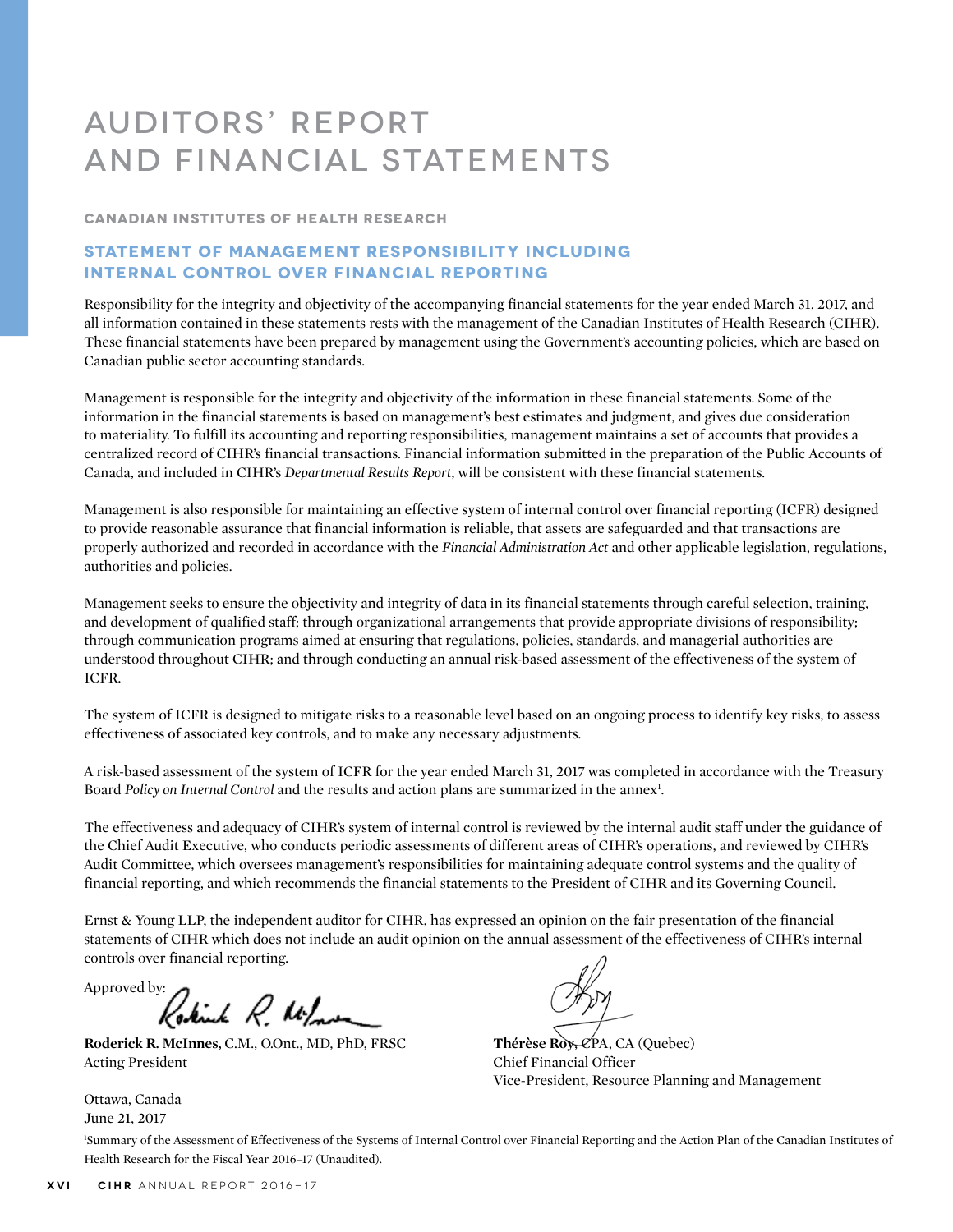

# **independent auditors' report**

#### **To the MEMBERS of the Governing Council Canadian Institutes of Health Research**

We have audited the accompanying financial statements of the **Canadian Institutes of Health Research**, which comprise the statement of financial position as at March 31, 2017, and the statements of operations and departmental net financial position, of change in departmental net debt and of cash flows for the year then ended, and a summary of significant accounting policies and other explanatory information.

#### **Management's responsibility for the financial statements**

Management is responsible for the preparation of these financial statements in accordance with Canadian public sector accounting standards, and for such internal control as management determines is necessary to enable the preparation of financial statements that are free from material misstatement, whether due to fraud or error.

#### **Auditors' responsibility**

Our responsibility is to express an opinion on these financial statements based on our audit. We conducted our audit in accordance with Canadian generally accepted auditing standards. Those standards require that we comply with ethical requirements and plan and perform the audit to obtain reasonable assurance about whether the financial statements are free from material misstatement.

An audit involves performing procedures to obtain audit evidence about the amounts and disclosures in the financial statements. The procedures selected depend on the auditors' judgment, including the assessment of the risks of material misstatement of the financial statements, whether due to fraud or error. In making those risk assessments, the auditors consider internal control relevant to the entity's preparation and fair presentation of the financial statements in order to design audit procedures that are appropriate in the circumstances, but not for the purpose of expressing an opinion on the effectiveness of the entity's internal control. An audit also includes evaluating the appropriateness of accounting policies used and the reasonableness of accounting estimates made by management, as well as evaluating the overall presentation of the financial statements.

We believe that the audit evidence we have obtained in our audit is sufficient and appropriate to provide a basis for our audit opinion.

#### **Opinion**

In our opinion, the financial statements present fairly, in all material respects, the financial position of the **Canadian Institutes of Health Research** as at March 31, 2017, and the results of its operations, changes in net debt, and cash flows for the year then ended in accordance with Canadian public sector accounting standards.

Ernst + Young LLP

Ottawa, Canada Chartered Professional Accountants June 21, 2017 Licensed Public Accountants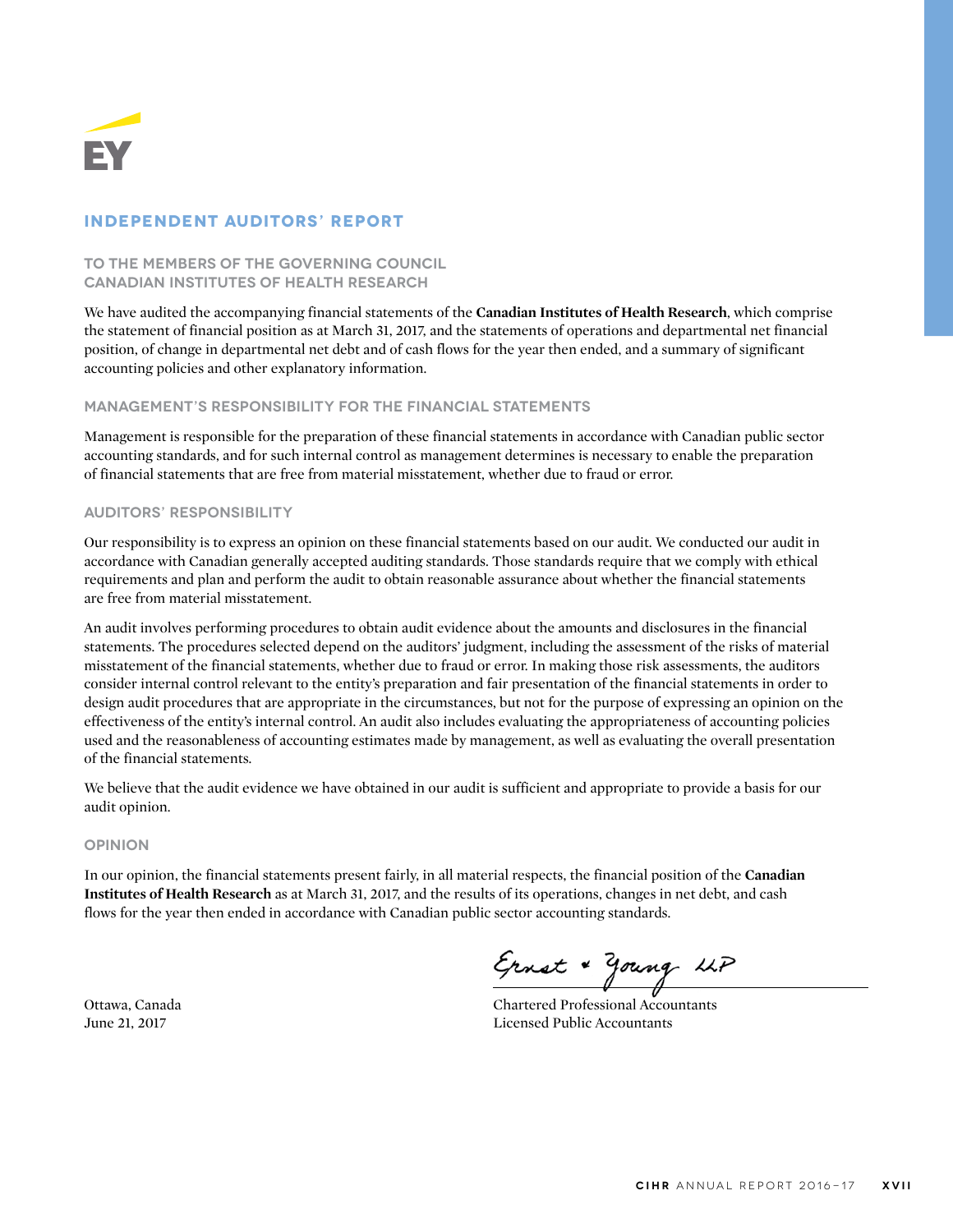# **STATEMENT OF FINANCIAL POSITION**

AS AT MARCH 31

| (IN THOUSANDS OF DOLLARS)                         | 2017        | 2016        |
|---------------------------------------------------|-------------|-------------|
| <b>LIABILITIES</b>                                |             |             |
| Accounts payable and accrued liabilities (note 4) | \$<br>6,240 | \$<br>5,151 |
| Vacation pay and compensatory leave               | 2,425       | 2,549       |
| Deferred revenue (note 5)                         | 4,013       | 5,276       |
| Employee future benefits (note 6)                 | 885         | 1,073       |
| <b>TOTAL LIABILITIES</b>                          | 13,563      | 14,049      |
|                                                   |             |             |
| <b>FINANCIAL ASSETS</b>                           |             |             |
| Due from the Consolidated Revenue Fund            | 10,249      | 10,423      |
| Accounts receivable and advances (note 7)         | 2,387       | 622         |
| <b>TOTAL FINANCIAL ASSETS</b>                     | 12,636      | 11,045      |
| <b>DEPARTMENTAL NET DEBT</b>                      | 927         | 3,004       |
| <b>NON-FINANCIAL ASSETS</b>                       |             |             |
| Prepaid expenses                                  | 497         | 414         |
| Tangible capital assets (note 8, note 13)         | 6,549       | 4,565       |
| <b>TOTAL NON-FINANCIAL ASSETS</b>                 | 7,046       | 4,979       |
| <b>DEPARTMENTAL NET FINANCIAL POSITION</b>        | \$<br>6,119 | \$<br>1,975 |

Contractual obligations (note 9) Contingent liabilities (note 10)

The accompanying notes form an integral part of these financial statements.

Approved by:

Rodink R. Wohn

**Roderick R. McInnes,** C.M., O.Ont., MD, PhD, FRSC **Thérèse Roy**, CPA, CA (Quebec) Acting President, Canadian Institutes of

Ottawa, Canada June 21, 2017

Chief Financial Officer Vice-President, Resource Planning and Management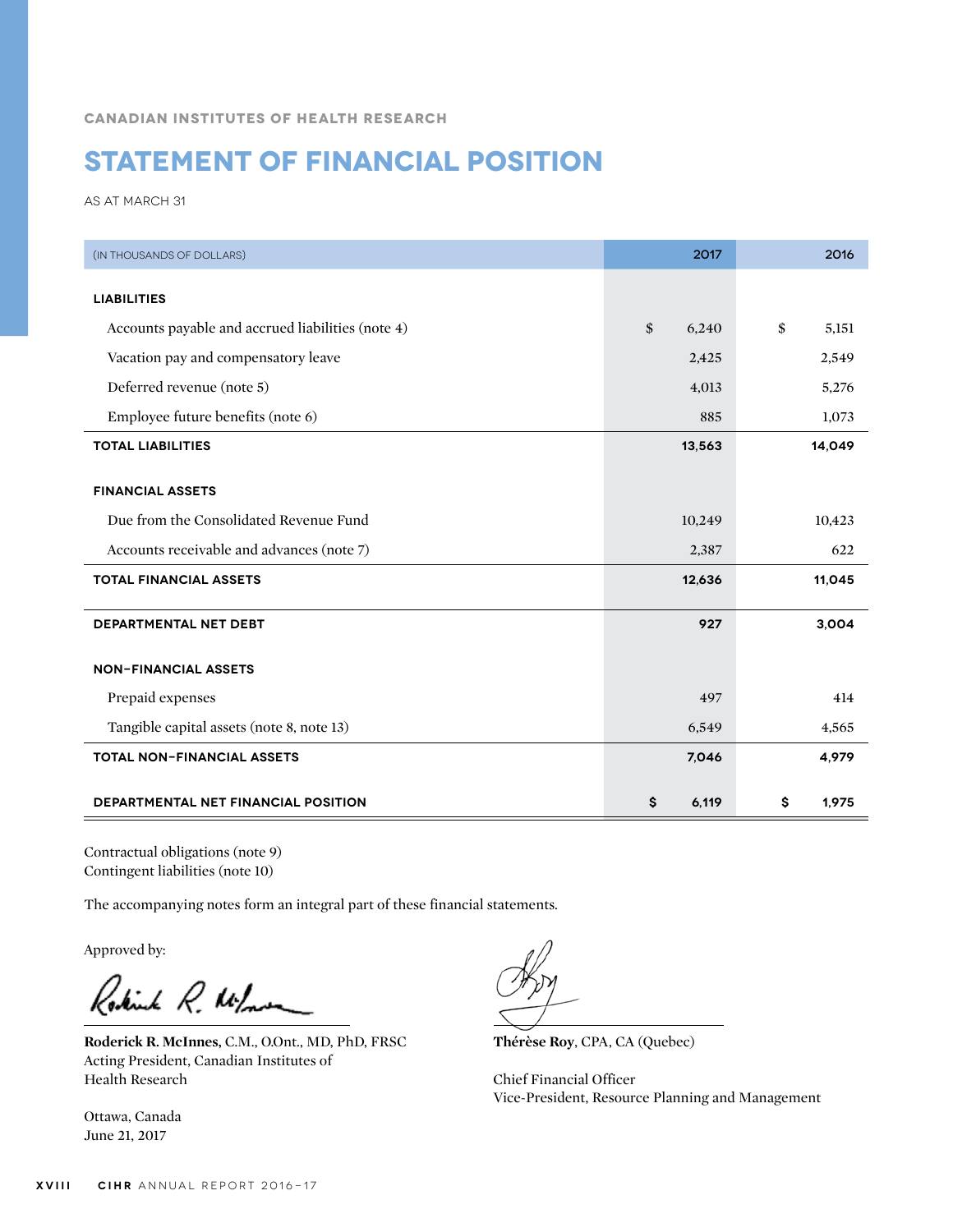# **STATEMENT OF OPERATIONS AND DEPARTMENTAL NET FINANCIAL POSITION**

FOR THE YEAR ENDED MARCH 31

| (IN THOUSANDS OF DOLLARS)                                                       | 2017                        | 2017          | 2016          |
|---------------------------------------------------------------------------------|-----------------------------|---------------|---------------|
|                                                                                 | PLANNED RESULTS<br>(NOTE 2) |               |               |
| <b>EXPENSES</b>                                                                 |                             |               |               |
| Investigator-Initiated Health Research                                          | \$<br>691,326               | 709,099<br>\$ | \$<br>690,834 |
| Priority-Driven Health Research                                                 | 315,037                     | 345,327       | 313,906       |
| <b>Internal Services</b>                                                        | 32,002                      | 33,711        | 31,412        |
| <b>TOTAL EXPENSES (NOTE 13)</b>                                                 | 1,038,365                   | 1,088,137     | 1,036,152     |
| <b>REVENUES</b>                                                                 |                             |               |               |
| Investigator-Initiated Health Research                                          | 470                         | 285           | 212           |
| Priority-Driven Health Research                                                 | 9.605                       | 6,579         | 7.594         |
| <b>TOTAL REVENUES</b>                                                           | 10,075                      | 6,864         | 7,806         |
| <b>NET COST OF OPERATIONS BEFORE GOVERNMENT</b><br><b>FUNDING AND TRANSFERS</b> | \$1,028,290                 | \$1,081,273   | \$1,028,346   |
| <b>GOVERNMENT FUNDING AND TRANSFERS</b>                                         |                             |               |               |
| Net cash provided by Government                                                 |                             | 1,078,200     | 1,023,981     |
| Change in Due from the Consolidated Revenue Fund                                |                             | (174)         | (1,244)       |
| Services provided without charge by other government<br>departments (note 11)   |                             | 7,391         | 6,893         |
| <b>NET COST OF OPERATIONS AFTER GOVERNMENT</b><br><b>FUNDING AND TRANSFERS</b>  |                             | (4, 144)      | (1, 284)      |
| <b>DEPARTMENTAL NET FINANCIAL POSITION -</b><br><b>BEGINNING OF YEAR</b>        |                             | 1,975         | 691           |
| <b>DEPARTMENTAL NET FINANCIAL POSITION -</b><br><b>END OF YEAR</b>              |                             | \$<br>6,119   | \$<br>1.975   |

Segmented information (note 12)

The accompanying notes form an integral part of these financial statements.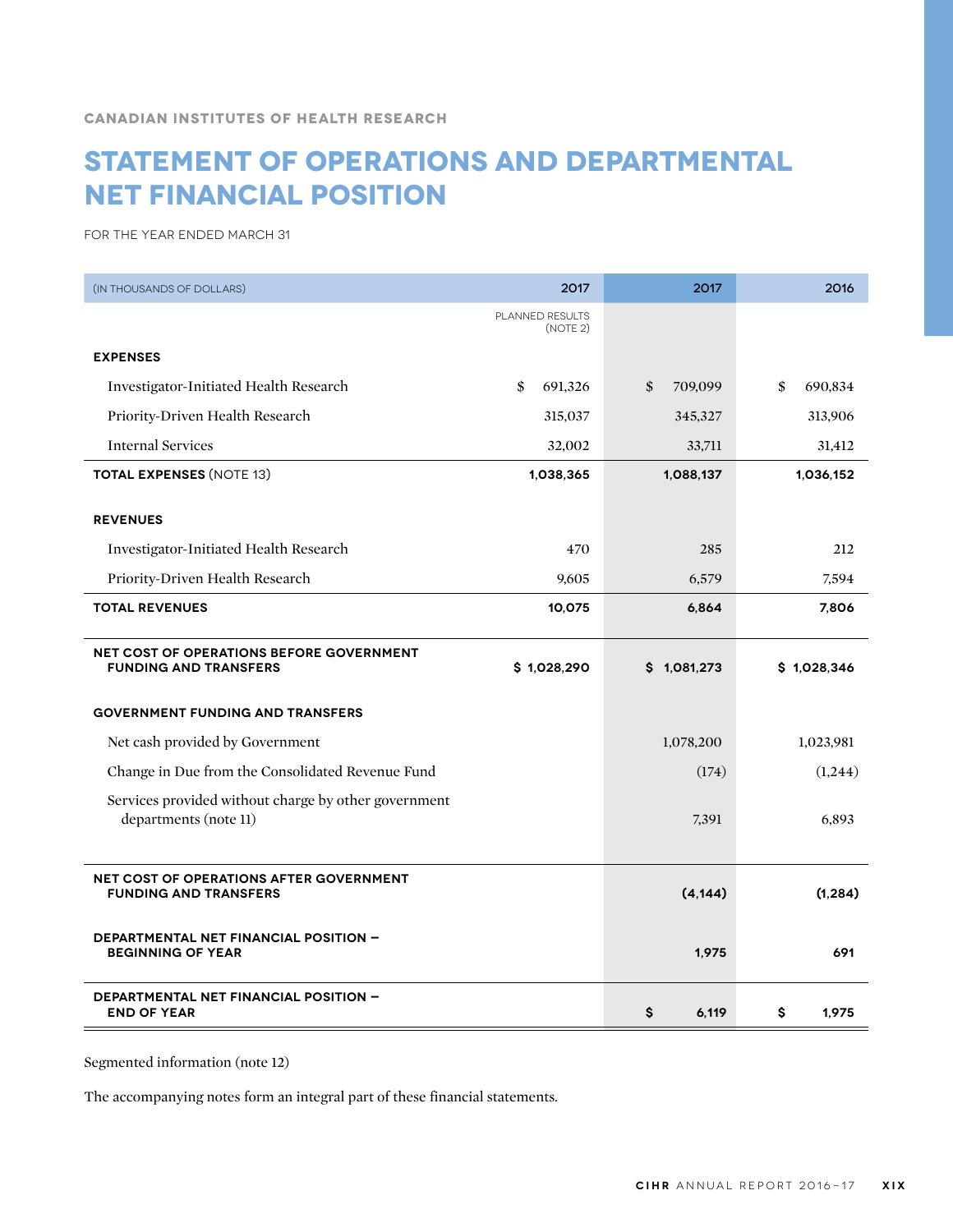# **STATEMENT OF CHANGE IN DEPARTMENTAL NET DEBT**

FOR THE YEAR ENDED MARCH 31

| (IN THOUSANDS OF DOLLARS)                                               | 2017           |     | 2016     |
|-------------------------------------------------------------------------|----------------|-----|----------|
| NET COST OF OPERATIONS AFTER GOVERNMENT<br><b>FUNDING AND TRANSFERS</b> | Ŝ.<br>(4, 144) | \$. | (1, 284) |
| <b>CHANGE DUE TO TANGIBLE CAPITAL ASSETS</b>                            |                |     |          |
| Acquisition of tangible capital assets (note 13)                        | 2,827          |     | 1,919    |
| Amortization of tangible capital assets (note 13)                       | (838)          |     | (445)    |
| Loss on disposal of capital assets                                      | (5)            |     |          |
| <b>TOTAL CHANGE DUE TO TANGIBLE CAPITAL ASSETS</b>                      | 1,984          |     | 1,474    |
| <b>CHANGE DUE TO PREPAID EXPENSES</b>                                   | 83             |     | (73)     |
| NET INCREASE (DECREASE) IN DEPARTMENTAL NET DEBT                        | (2,077)        |     | 117      |
| DEPARTMENTAL NET DEBT - BEGINNING OF YEAR                               | 3,004          |     | 2,887    |
| DEPARTMENTAL NET DEBT - END OF YEAR                                     | \$.<br>927     | \$. | 3,004    |

The accompanying notes form an integral part of these financial statements.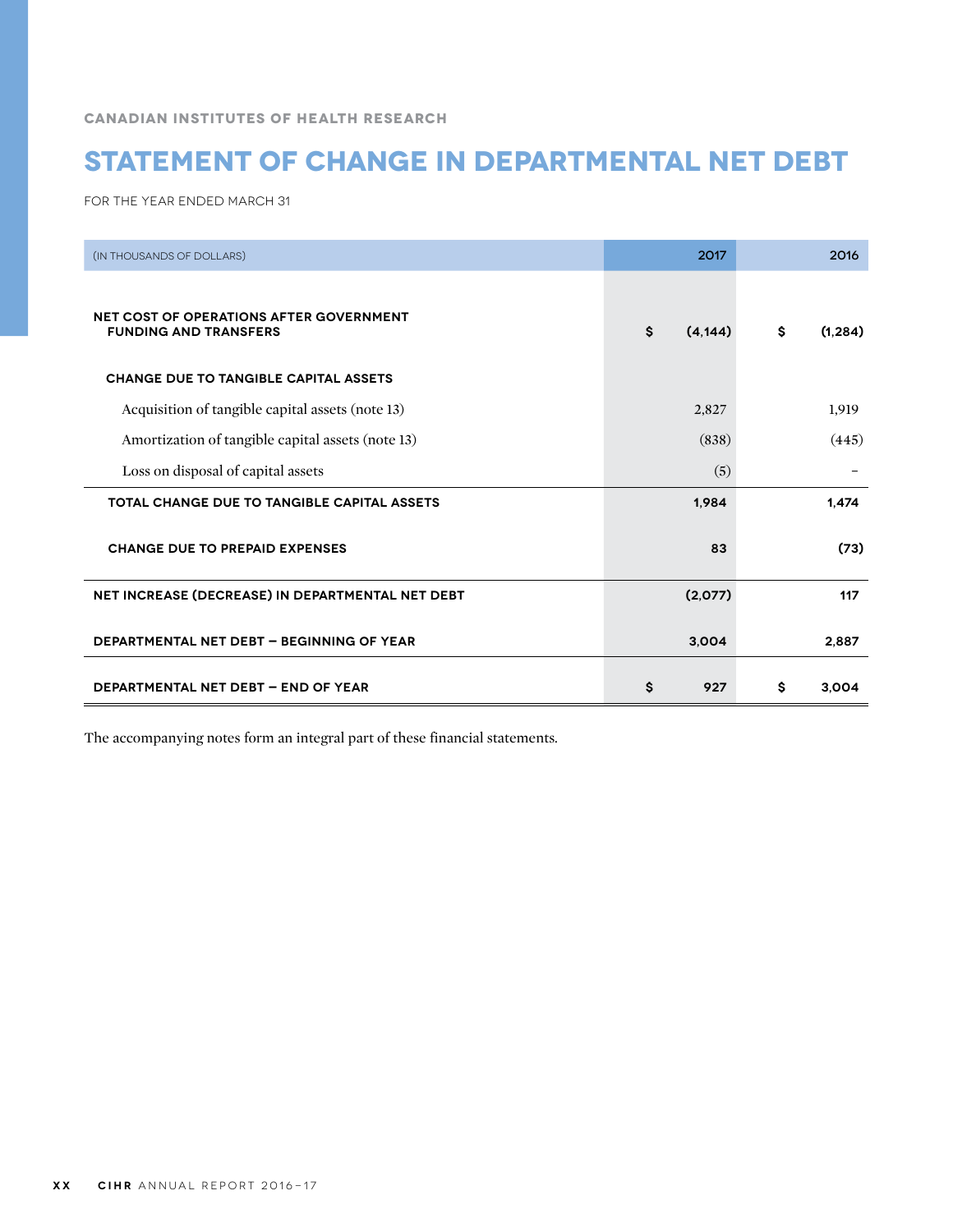#### **CANADIAN INSTITUTES OF HEALTH RESEARCH**

# **STATEMENT OF CASH FLOWS**

FOR THE YEAR ENDED MARCH 31

| (IN THOUSANDS OF DOLLARS)                                                  | 2017            | 2016            |
|----------------------------------------------------------------------------|-----------------|-----------------|
| <b>OPERATING ACTIVITIES</b>                                                |                 |                 |
| Net cost of operations before government funding and transfers             | \$<br>1,081,273 | \$<br>1,028,346 |
| Non-cash items:                                                            |                 |                 |
| Amortization of tangible capital assets (note 13)                          | (838)           | (445)           |
| Services provided without charge by other government departments (note 11) | (7,391)         | (6, 893)        |
| Loss on disposal of capital assets                                         | (5)             |                 |
| Variations in Statement of Financial Position:                             |                 |                 |
| Increase in accounts receivable and advances                               | 1,765           | 159             |
| Increase (decrease) in prepaid expenses                                    | 83              | (73)            |
| Increase in accounts payable and accrued liabilities                       | (1,089)         | (4)             |
| Decrease (increase) in vacation pay and compensatory leave                 | 124             | (463)           |
| Decrease in deferred revenue                                               | 1,263           | 1,244           |
| Decrease in future employee benefits                                       | 188             | 191             |
| <b>CASH USED IN OPERATING ACTIVITIES</b>                                   | 1,075,373       | 1,022,062       |
| <b>CAPITAL ACTIVITIES</b>                                                  |                 |                 |
| Acquisitions of tangible capital assets (note 13)                          | 2,827           | 1,919           |
| <b>CASH USED IN CAPITAL ACTIVITIES</b>                                     | 2,827           | 1,919           |
| NET CASH PROVIDED BY GOVERNMENT OF CANADA                                  | \$1,078,200     | 1,023,981<br>\$ |

The accompanying notes form an integral part of these financial statements.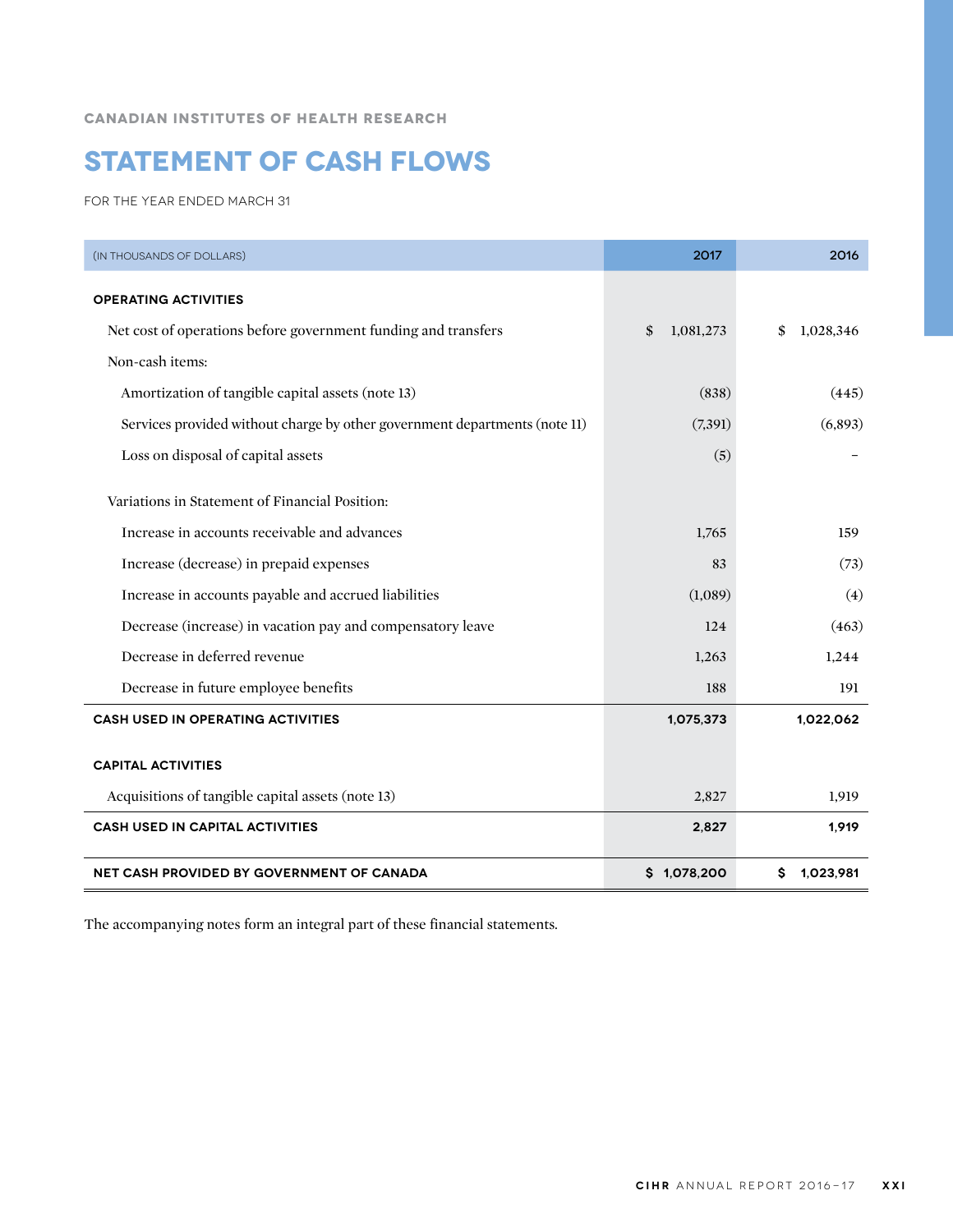# **NOTES TO THE FINANCIAL STATEMENTS**

FOR THE YEAR ENDED MARCH 31, 2017

#### **1. Authority and Objectives**

The Canadian Institutes of Health Research (CIHR) was established in June 2000 under the *Canadian Institutes of Health Research Act*, replacing the former Medical Research Council of Canada. It is listed in Schedule II to the *Financial Administration Act* as a departmental corporation.

CIHR's objective is to excel, according to international standards of scientific excellence, in the creation of new knowledge, and its translation into improved health, more effective health services and products, and a strengthened Canadian health care system. CIHR's strategic outcome is as follows: Canada is a world leader in the creation, dissemination and application of health research knowledge. The strategic outcome is achieved based on two programs. The first program is Investigator-Initiated Health Research, to develop and support a well-trained base of world-class health researchers and trainees conducting research across all aspects of health, including biomedical research, clinical research, research respecting health systems, health services, the health of populations, societal and cultural dimensions of health and environmental influences on health, and other research as required. The goal of the Investigator-Initiated Health Research program is to advance health knowledge and to apply this knowledge in order to improve health systems and/or health outcomes. The second program is Priority-Driven Health Research, which provides funding to researchers for emergent and targeted research that responds to the changing health needs and priorities of Canadians across all aspects of health, including biomedical research, clinical research, research respecting health systems, health services, the health of populations, societal and cultural dimensions of health and environmental influences on health, and other research as required. The goal of the Priority-Driven Health Research program is to advance health knowledge and its application in specific areas of research identified by CIHR in consultation with other government departments, partners, and stakeholders, in order to improve health systems and/or health outcomes in these priority areas.

CIHR is led by a President who is the Chairperson of a Governing Council of not more than eighteen members appointed by the Governor in Council. The Governing Council sets overall strategic direction, goals and policies and oversees programming, resource allocation, ethics, finances, planning, and accountability.

CIHR has thirteen Institutes that focus on identifying the research needs and priorities for specific health areas, or for specific populations, then developing strategic initiatives to address those needs. Each Institute is led by a Scientific Director who is guided by an Institute Advisory Board, which strives to include representation of the public, researcher communities, research funders, health professionals, health policy specialists, and other users of research results.

CIHR's grants, awards and operating expenditures are funded by budgetary authorities. Employee benefits are funded by statutory authorities.

## **2. Summary of significant accounting policies**

These financial statements have been prepared using the Government's accounting policies stated below, which are based on Canadian public sector accounting standards. The presentation and results using the stated accounting policies do not result in any significant differences from Canadian public sector accounting standards.

Significant accounting policies are as follows:

(a) Parliamentary authorities – CIHR is financed by the Government of Canada through Parliamentary authorities. Financial reporting of authorities provided to CIHR does not parallel financial reporting according to generally accepted accounting principles since authorities are primarily based on cash flow requirements. Consequently, items recognized in the Statement of Operations and Departmental Net Financial Position and the Statement of Financial Position are not necessarily the same as those provided through authorities from Parliament. Note 3 provides a reconciliation between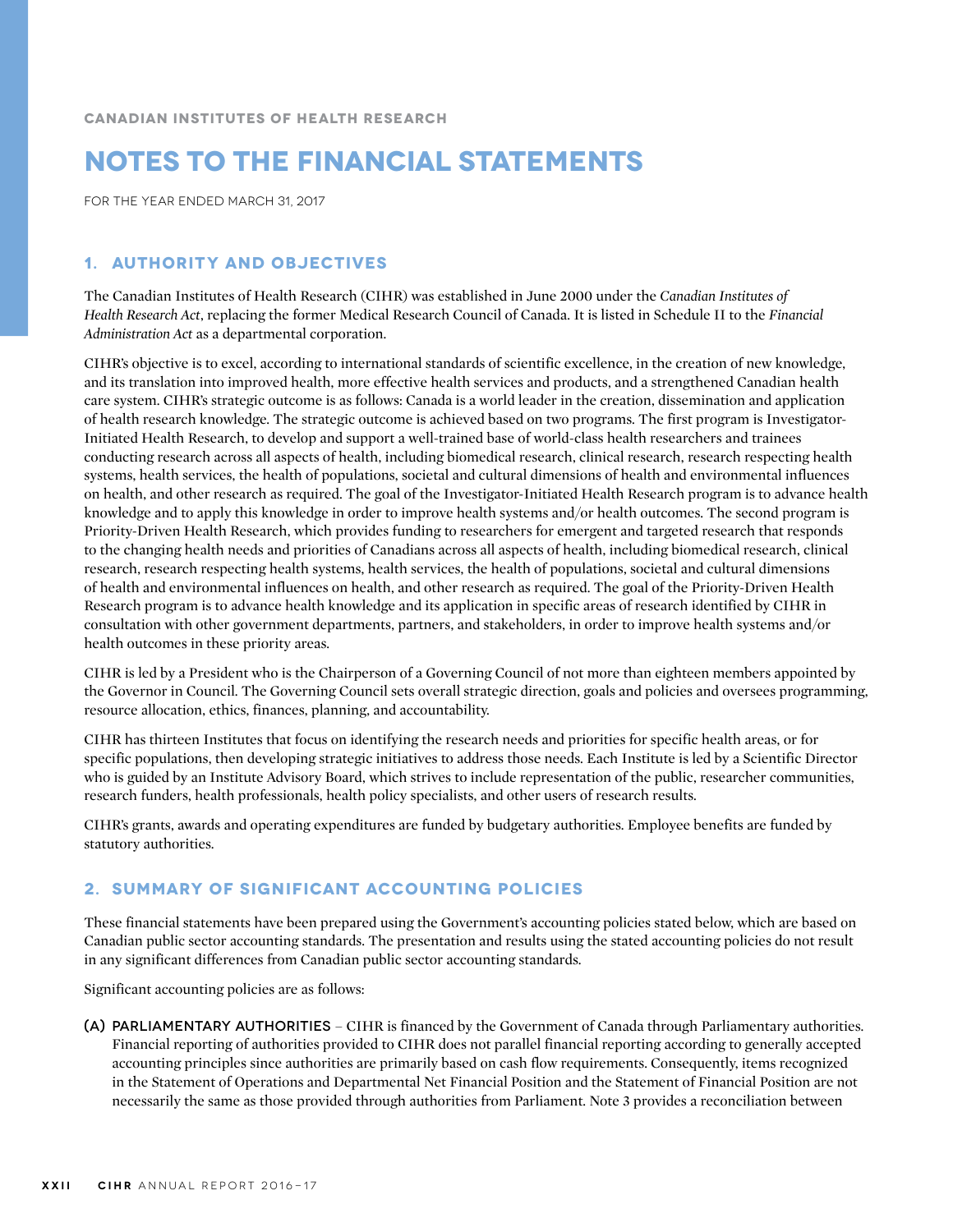the bases of reporting. The planned results amounts in the "Expenses" and "Revenues" sections of the Statement of Operations and Departmental Net Financial Position are the amounts reported in the future-oriented Statement of Operations (unaudited) included in the *2016-17 Report on Plans and Priorities*. Planned results are not presented in the "Government funding and transfers" section of the Statement of Operations and Departmental Net Financial Position and in the Statement of Change in Departmental Net Debt because these amounts were not included in the *2016-17 Report on Plans and Priorities.*

- (B) NET CASH PROVIDED BY GOVERNMENT CIHR operates within the Consolidated Revenue Fund (CRF), which is administered by the Receiver General for Canada. All cash received by CIHR is deposited to the CRF and all cash disbursements made by CIHR are paid from the CRF. The net cash provided by Government is the difference between all cash receipts and all cash disbursements, including transactions between departments of the Government.
- (C) AMOUNTS DUE FROM THE CRF are the result of timing differences at year end between when a transaction affects authorities and when it is processed through the CRF. Amounts due from the CRF represent the net amount of cash that CIHR is entitled to draw from the CRF without further authorities to discharge its liabilities.

#### (d) Revenues

- Funds received from external parties for specified purposes are recorded upon receipt as deferred revenue. These revenues are recognized in the period in which the related expenses are incurred.
- Funds that have been received are recorded as deferred revenue, provided CIHR has an obligation to other parties for the provision of goods, services, or the use of assets in the future.
- Other revenues are accounted for in the period in which the underlying transaction or event that gave rise to the revenue takes place.

(e) Expenses – Expenses are recorded on the accrual basis:

- Grants and awards (transfer payments) are recorded as expenses when authorization for the payment exists and the recipient has met the eligibility criteria or the entitlements established for the transfer payment program. In situations where payments do not form part of an existing program, transfer payments are recorded as expenses when the Government announces a decision to make a non-recurring transfer, provided the enabling legislation or authorization for payment receives parliamentary approval prior to the completion of the financial statements.
- Vacation pay and compensatory leave are accrued as the benefits are earned by employees under their respective terms of employment.
- Services provided without charge by other government departments for accommodation and employer contributions to the health and dental insurance plans are recorded as operating expenses at their estimated cost.
- (f) Refunds of previous years' expenses These amounts include the return of grants and awards funds to CIHR in the current fiscal year for expenses incurred in previous fiscal years due to cancellations, refunds of previous years' expenses related to goods or services, and adjustments of previous years' accounts payable. These refunds and adjustments are presented against the related expenses in the financial statements but are recorded as revenue in accordance with accounting policies and therefore are excluded when determining current year authorities used.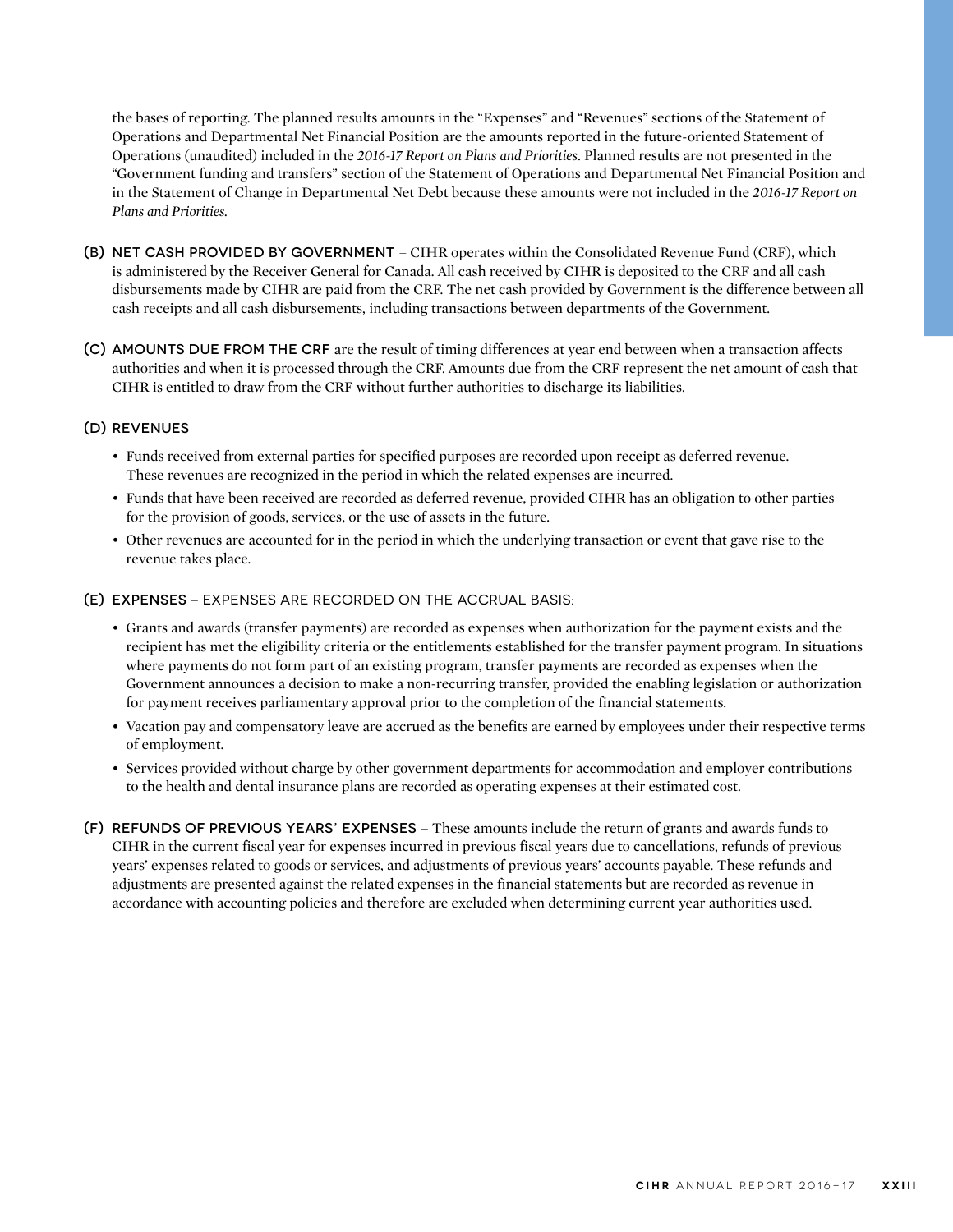#### (g) Employee future benefits

- Pension benefits: Eligible employees participate in the Public Service Pension Plan (the Plan), a multiemployer defined benefit pension plan administered by the Government. CIHR's contributions to the Plan are charged to expenses in the year incurred and represent the total departmental obligation to the Plan. CIHR's responsibility with regard to the Plan is limited to its contributions. Actuarial surpluses or deficiencies are recognized in the financial statements of the Government of Canada, as the Plan's sponsor.
- Severance benefits CIHR executives and non-represented employees: Prior to October 2, 2011, CIHR executives and non-represented employees were entitled to severance benefits under labour contracts or conditions of employment for voluntary and involuntary departures. These benefits were accrued as employees rendered the services necessary to earn them. Effective October 2, 2011, CIHR non-represented employees and executives were no longer eligible to accrue severance benefits for voluntary departures (e.g. resignation and retirement). Employees were provided with three options in relation to the severance termination provisions, such as the immediate payout of the accumulated weeks of severance at their current rate of pay, retain the accumulated weeks of severance with a payout upon termination of employment with CIHR or retirement at their exit rate of pay, or a combination thereof. These changes have been reflected in the calculation of the outstanding severance benefit obligation. Severance benefits continue to accrue for involuntary departures, however, benefits payable would be reduced by the severance termination option exercised for service up to and including October 1, 2011, should an involuntary departure occur.
- (h) Accounts receivable and advances are stated at the lower of cost and net recoverable value. A valuation allowance is recorded for receivables and advances where recovery is considered uncertain.
- (i) Contingent liabilities Contingent liabilities are potential liabilities that may become actual liabilities when one or more future events occur or fail to occur. To the extent that the future event is likely to occur or fail to occur, and a reasonable estimate of the loss can be made, an estimated liability is accrued and an expense recorded. If the likelihood is not determinable or an amount cannot be reasonably estimated, the contingency is disclosed in the notes to the financial statements.
- (j) Tangible capital assets All tangible capital assets having an individual initial cost of \$5,000 or more are recorded at their acquisition cost.

 Amortization of tangible capital assets is done on a straight-line basis over the estimated useful life of the capital asset as follows:

|          | <b>ASSET CLASS</b>   | <b>AMORTIZATION PERIOD</b> |  |
|----------|----------------------|----------------------------|--|
|          | Informatics hardware | $3-5$ years                |  |
|          | Informatics software | $3-10$ years               |  |
|          | Office equipment     | 10 years                   |  |
| Vehicles |                      | 5 years                    |  |

 Assets under construction are recorded in the applicable capital asset class in the year they become available for use and are not amortized until they become available for use.

(K) MEASUREMENT UNCERTAINTY – The preparation of these financial statements requires management to make estimates and assumptions that affect the reported amounts of assets, liabilities, revenues and expenses in the financial statements. At the time of preparation of these statements, management believes the estimates and assumptions to be reasonable. The most significant items where estimates are used are contingent liabilities, the liability for employee future benefits and the useful life of tangible capital assets. Actual results could significantly differ from those estimated. Management's estimates are reviewed periodically and, as adjustments become necessary, they are recorded in the financial statements in the year they become known.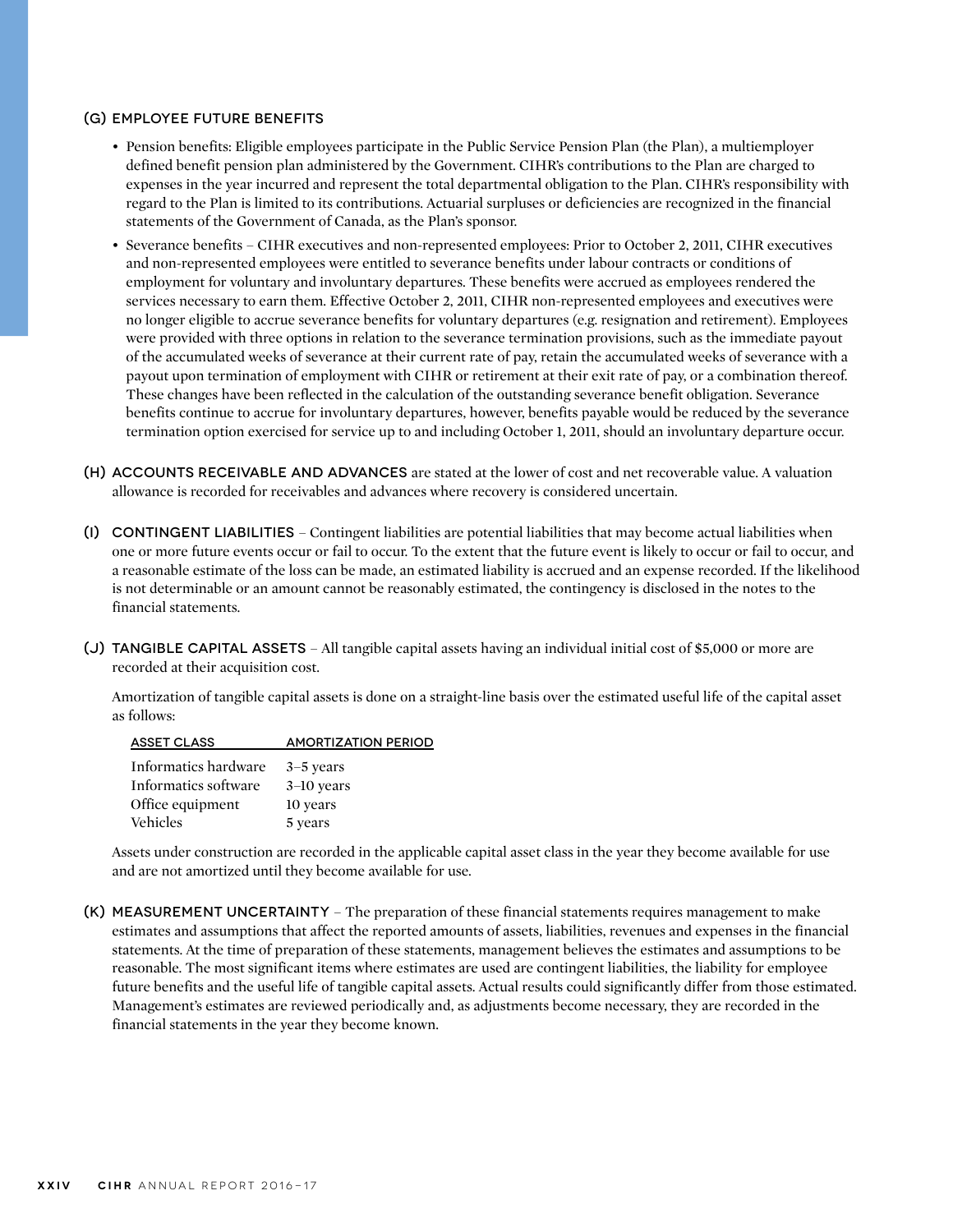## **3. Parliamentary Authorities**

CIHR receives most of its funding through annual Parliamentary authorities. Items recognized in the Statement of Operations and Departmental Net Financial Position and the Statement of Financial Position in one year may be funded through Parliamentary authorities in prior, current or future years. Accordingly, CIHR has different net results of operations for the year on a government funding basis than on an accrual accounting basis. The differences are reconciled in the following tables:

#### (a) Reconciliation of net cost of operations to current year authorities used

| (IN THOUSANDS OF DOLLARS)                                                                | 2017            | 2016            |
|------------------------------------------------------------------------------------------|-----------------|-----------------|
| NET COST OF OPERATIONS BEFORE GOVERNMENT FUNDING AND TRANSFERS                           | 1,081,273<br>s  | 1,028,346<br>\$ |
| Adjustments for items affecting net cost of operations but not<br>affecting authorities: |                 |                 |
| Amortization of tangible capital assets                                                  | (838)           | (445)           |
| Services provided without charge by other government departments                         | (7,391)         | (6, 893)        |
| Decrease (increase) in vacation pay and compensatory leave                               | 124             | (463)           |
| Decrease in employee future benefits                                                     | 188             | 191             |
| Refunds of previous years' grants and awards                                             | 5,042           | 3,612           |
| Bad debt expense                                                                         | (29)            | (31)            |
| Loss on disposal of capital assets                                                       | (5)             |                 |
| Other adjustments                                                                        | 56              | 216             |
|                                                                                          | (2, 853)        | (3, 813)        |
| Adjustments for items not affecting net cost of operations but<br>affecting authorities: |                 |                 |
| Acquisition of tangible capital assets                                                   | 2,827           | 1,919           |
| Increase (decrease) in prepaid expenses                                                  | 83              | (73)            |
|                                                                                          | 2,910           | 1,846           |
| <b>CURRENT YEAR AUTHORITIES USED</b>                                                     | 1,081,330<br>\$ | \$<br>1,026,379 |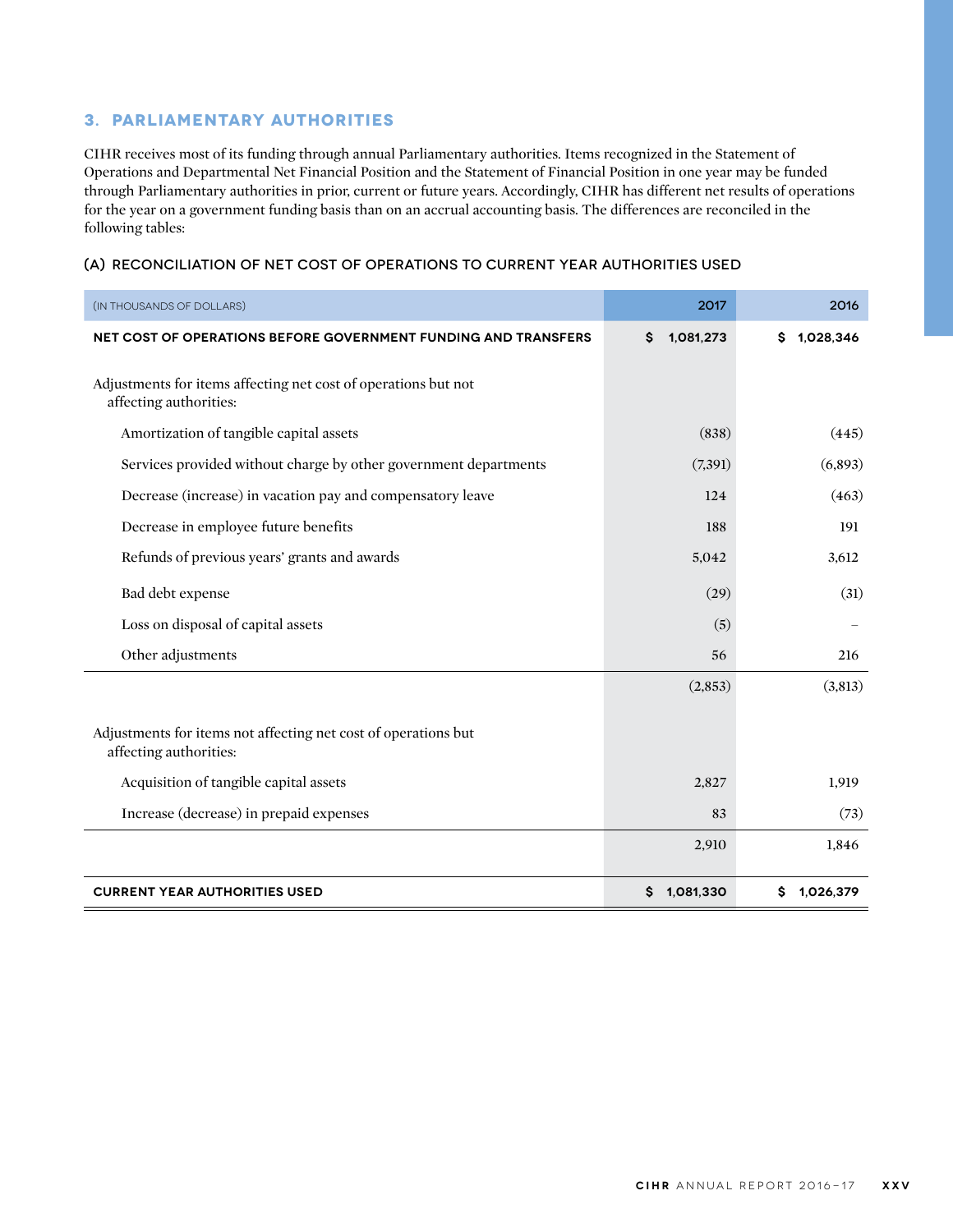#### (b) Authorities provided and used

| (IN THOUSANDS OF DOLLARS)              | 2017         | 2016         |
|----------------------------------------|--------------|--------------|
| Authorities provided:                  |              |              |
| Vote $1 -$ Operating expenditures      | \$<br>52,731 | \$<br>49,399 |
| Vote $5 -$ Grants                      | 1,024,787    | 973,306      |
| Statutory amounts                      | 5,676        | 5,566        |
| Less:                                  |              |              |
| Authorities available for future years | (1,133)      | (1,409)      |
| Frozen authorities                     | (193)        |              |
| Lapsed: Grants                         | (538)        | (483)        |
| <b>CURRENT YEAR AUTHORITIES USED</b>   | \$1,081,330  | \$1,026,379  |

#### **4. Accounts Payable and Accrued Liabilities**

The following table presents details of CIHR's accounts payable and accrued liabilities:

| (IN THOUSANDS OF DOLLARS)                                    |    | 2017  |    | 2016  |
|--------------------------------------------------------------|----|-------|----|-------|
| Accounts payable - Other government departments and agencies | \$ | 121   | \$ | 124   |
| Accounts payable – External parties                          |    | 940   |    | 559   |
| Total accounts payable                                       |    | 1,061 |    | 683   |
| Accrued liabilities                                          |    | 5,179 |    | 4,468 |
| <b>TOTAL ACCOUNTS PAYABLE AND ACCRUED LIABILITIES</b>        | s  | 6,240 | s  | 5,151 |

#### **5. Deferred Revenue**

Deferred revenue represents the balance at year-end of unearned revenues stemming from amounts received from external parties that are restricted in order to fund the expenditures related to specific research projects and stemming from amounts received for fees prior to services being performed. Revenue is recognized in the period in which these expenditures are incurred or in which the service is performed. Details of the transactions related to this account are as follows:

| (IN THOUSANDS OF DOLLARS) |   | 2017     |   | 2016    |
|---------------------------|---|----------|---|---------|
| <b>OPENING BALANCE</b>    | s | 5,276    | S | 6,520   |
| Amounts received          |   | 5,601    |   | 6,562   |
| Revenue recognized        |   | (6, 864) |   | (7,806) |
| <b>CLOSING BALANCE</b>    | s | 4,013    | S | 5,276   |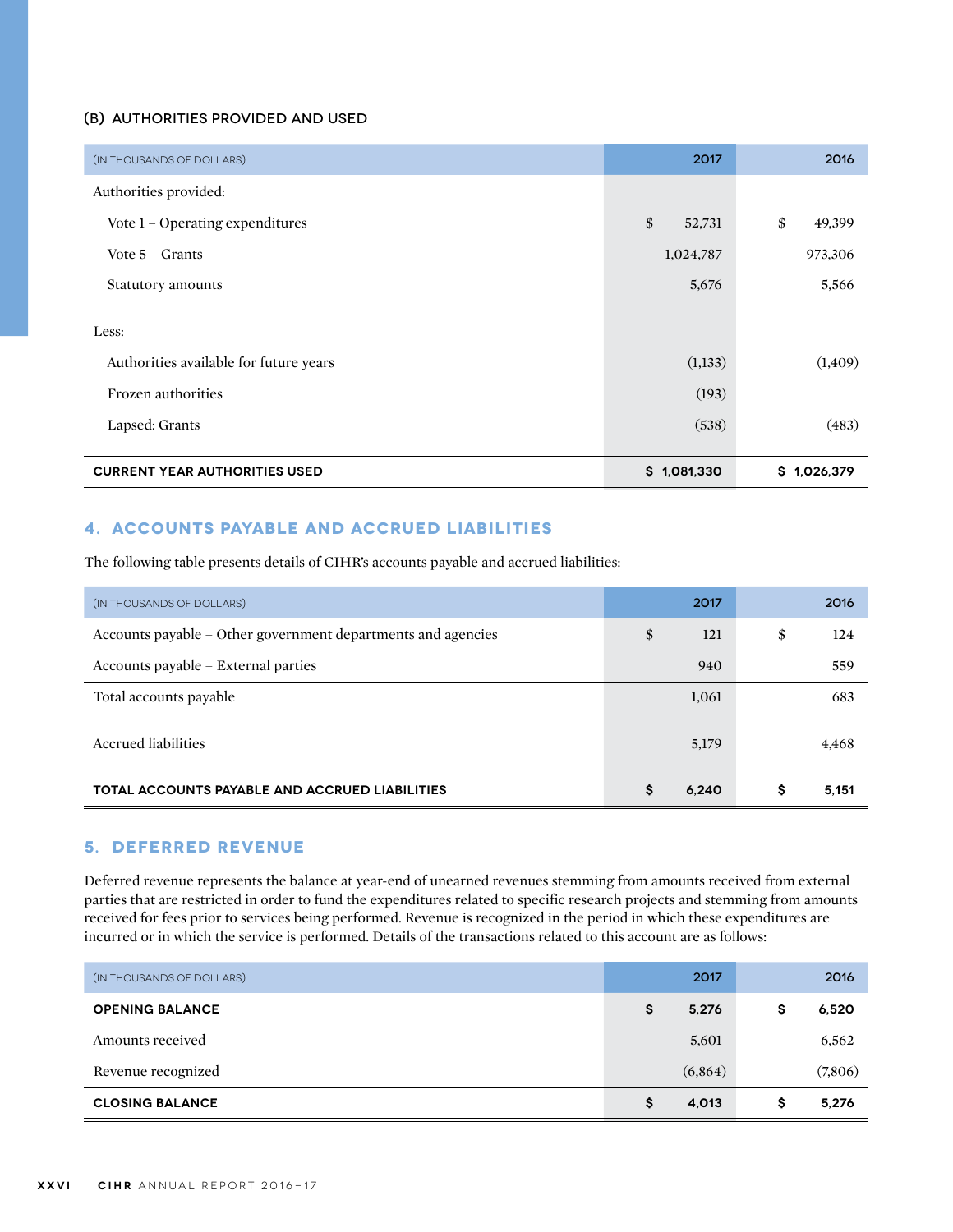# **6. Employee Future Benefits**

#### (a) Pension benefits:

CIHR's employees participate in the Plan, which is sponsored and administered by the Government of Canada. Pension benefits accrue up to a maximum period of 35 years at a rate of 2 percent per year of pensionable service, times the average of the best five consecutive years of earnings. The benefits are integrated with the Canada/Québec Pension Plans benefits and they are indexed to inflation.

Both the employees and CIHR contribute to the cost of the Plan. Due to the amendment of the *Public Service Superannuation Act* following the implementation of provisions related to the *Economic Action Plan 2012*, employee contributors have been divided into two groups – Group 1 relates to existing plan members as of December 31, 2012 and Group 2 relates to members joining the Plan as of January 1, 2013. Each group has a distinct contribution rate.

The 2016–17 expense amounts to \$3,954,750 (\$3,836,421 in 2015–16). For Group 1 members, the expense represents approximately 1.12 times (1.25 times in 2015–16) the employee contributions and, for Group 2 members, approximately 1.08 times (1.24 times in 2015–16) the employee contributions.

CIHR's responsibility with regard to the Plan is limited to its contributions. Actuarial surpluses or deficiencies are recognized in the financial statements of the Government of Canada, as the Plan's sponsor.

#### (b) Severance benefits:

Severance benefits provided to the Department's employees were previously based on an employee's eligibility, years of service and salary at termination of employment. However, since 2011 the accumulation of severance benefits for voluntary departures progressively ceased for substantially all employees. Employees subject to these changes were given the option to be paid the full or partial value of benefits earned to date or collect the full or remaining value of benefits upon departure from the public service. By March 31, 2017, all settlements for immediate cash out were completed. Severance benefits are unfunded and, consequently, the outstanding obligation will be paid from future authorities.

The changes in the obligations during the year were as follows:

| (IN THOUSANDS OF DOLLARS)                             |   | 2017  | 2016  |
|-------------------------------------------------------|---|-------|-------|
| <b>ACCRUED BENEFIT OBLIGATION - BEGINNING OF YEAR</b> | s | 1,073 | 1,264 |
| Expense for the year                                  |   |       |       |
| Benefits paid during the year                         |   | (189) | (191) |
| <b>ACCRUED BENEFIT OBLIGATION - END OF YEAR</b>       | s | 885   | 1,073 |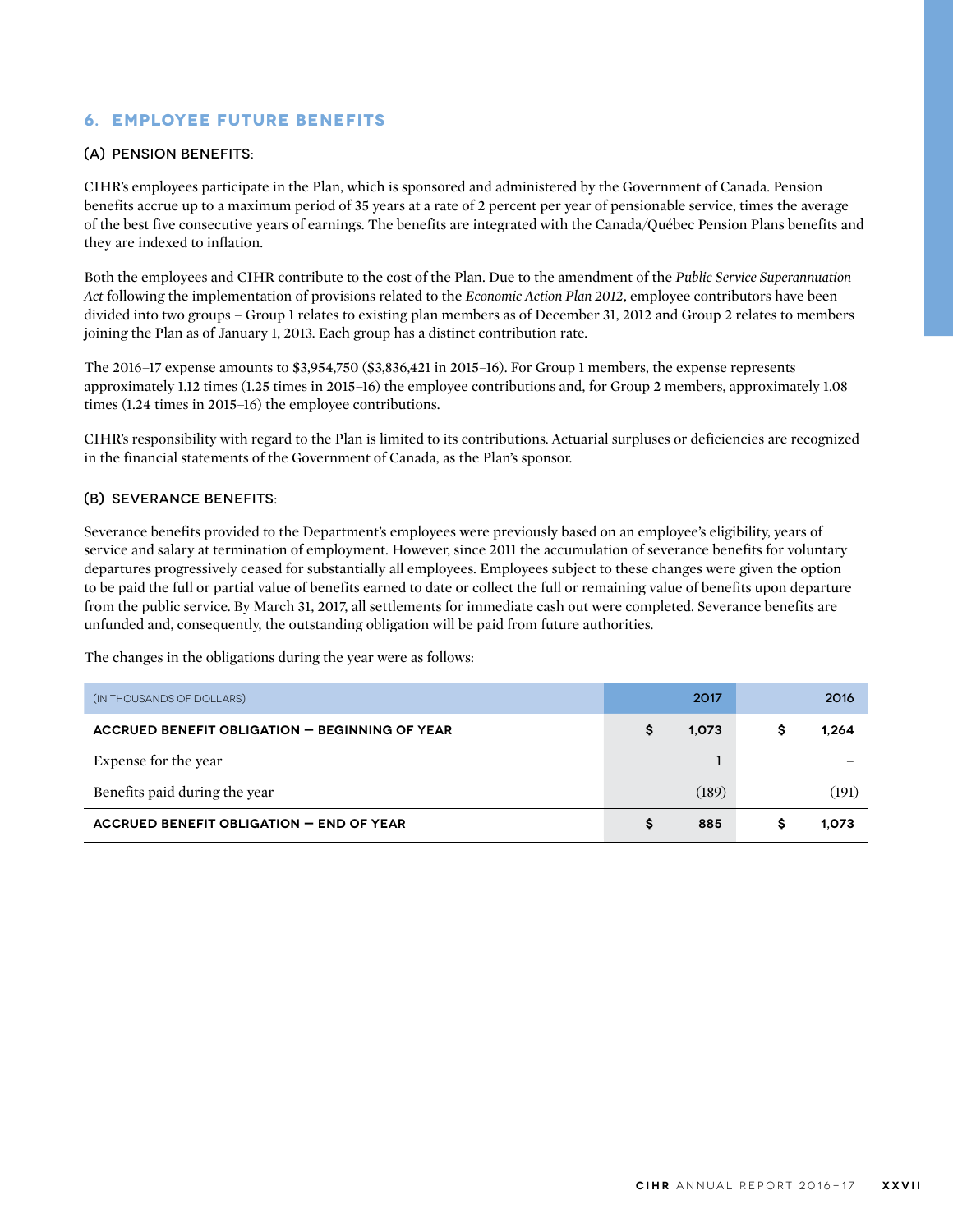## **7. Accounts Receivable and Advances**

The following table presents details of CIHR's accounts receivable and advances balances:

| (IN THOUSANDS OF DOLLARS)                                            | 2017        |    | 2016 |
|----------------------------------------------------------------------|-------------|----|------|
| Receivables - Other government departments and agencies              | \$<br>895   | \$ | 435  |
| Receivables - External parties                                       | 1,560       |    | 226  |
|                                                                      |             |    |      |
| Accountable advances                                                 |             |    |      |
|                                                                      | 2,456       |    | 662  |
| Allowance for doubtful accounts on receivables from external parties | (69)        |    | (40) |
| <b>NET ACCOUNTS RECEIVABLE</b>                                       | \$<br>2,387 | S  | 622  |

## **8. Tangible Capital Assets**

(in thousands of dollars)

|                                      |                                  |                          | COST                                               |                                  | <b>ACCUMULATED AMORTIZATION</b>  | <b>NET BOOK VALUE</b>           |                                                    |                                  |         |         |
|--------------------------------------|----------------------------------|--------------------------|----------------------------------------------------|----------------------------------|----------------------------------|---------------------------------|----------------------------------------------------|----------------------------------|---------|---------|
| <b>CAPITAL</b><br><b>ASSET CLASS</b> | <b>OPENING</b><br><b>BALANCE</b> | ACOUI-<br><b>SITIONS</b> | <b>DISPOSALS</b><br><b>AND</b><br><b>WRITEOFFS</b> | <b>CLOSING</b><br><b>BALANCE</b> | <b>OPENING</b><br><b>BALANCE</b> | <b>AMORTI-</b><br><b>ZATION</b> | <b>DISPOSALS</b><br><b>AND</b><br><b>WRITEOFFS</b> | <b>CLOSING</b><br><b>BALANCE</b> | 2017    | 2016    |
| Informatics<br>hardware              | 1,689<br>\$                      | 712<br>\$                | \$ (404)                                           | \$1,997                          | \$<br>1,422                      | \$<br>183                       | \$ (404)                                           | \$<br>1,201                      | \$796   | \$267   |
| <b>Informatics</b><br>software       | 16,263                           | 1,930                    | (14)                                               | 18,179                           | 12,050                           | 636                             | (14)                                               | 12,672                           | 5,507   | 4,213   |
| Office<br>equipment                  | 430                              | 10                       | (300)                                              | 140                              | 349                              | 15                              | (295)                                              | 69                               | 71      | 81      |
| Vehicles                             | 28                               |                          |                                                    | 28                               | 24                               | $\overline{4}$                  |                                                    | 28                               |         | 4       |
| Assets under<br>construction         |                                  | 175                      | $\overline{\phantom{0}}$                           | 175                              |                                  |                                 |                                                    | $\overline{\phantom{0}}$         | 175     |         |
| <b>TOTAL</b>                         | \$18,410                         | \$2,827                  | \$<br>(718)                                        | \$20,519                         | \$13,845                         | \$<br>838                       | \$.<br>(713)                                       | \$13,970                         | \$6,549 | \$4,565 |

Amortization expense for the year ended March 31, 2017 is \$837,705 (2016 – \$445,548).

## **9. Contractual Obligations**

The nature of CIHR's activities can result in some large multi-year contracts and obligations whereby CIHR will be obligated to make some future payments in order to carry out its grants and awards payment programs or when the services/goods are received. Significant contractual obligations that can be reasonably estimated are summarized as follows:

(in thousands of dollars)

| <b>CONTRACTUAL</b><br><b>OBLIGATIONS</b> |    | 2018    |    | 2019    |    | 2020    |    | 2021    |    | <b>2022 AND</b><br><b>THEREAFTER</b> |    | <b>TOTAL</b>           |
|------------------------------------------|----|---------|----|---------|----|---------|----|---------|----|--------------------------------------|----|------------------------|
| Grants and awards                        | \$ | 802.515 | S. | 624.548 | S. | 417.918 | S. | 264.015 | \$ | 287.983                              |    | $\frac{\$}{2.396.979}$ |
| Operating expenditures                   |    | 4.778   |    | 31      |    | 24      |    | —       |    |                                      |    | 4,833                  |
| <b>TOTAL</b>                             | s  | 807.293 | s  | 624.579 | Ŝ. | 417.942 | S. | 264.015 | s  | 287.983                              | S. | 2.401.812              |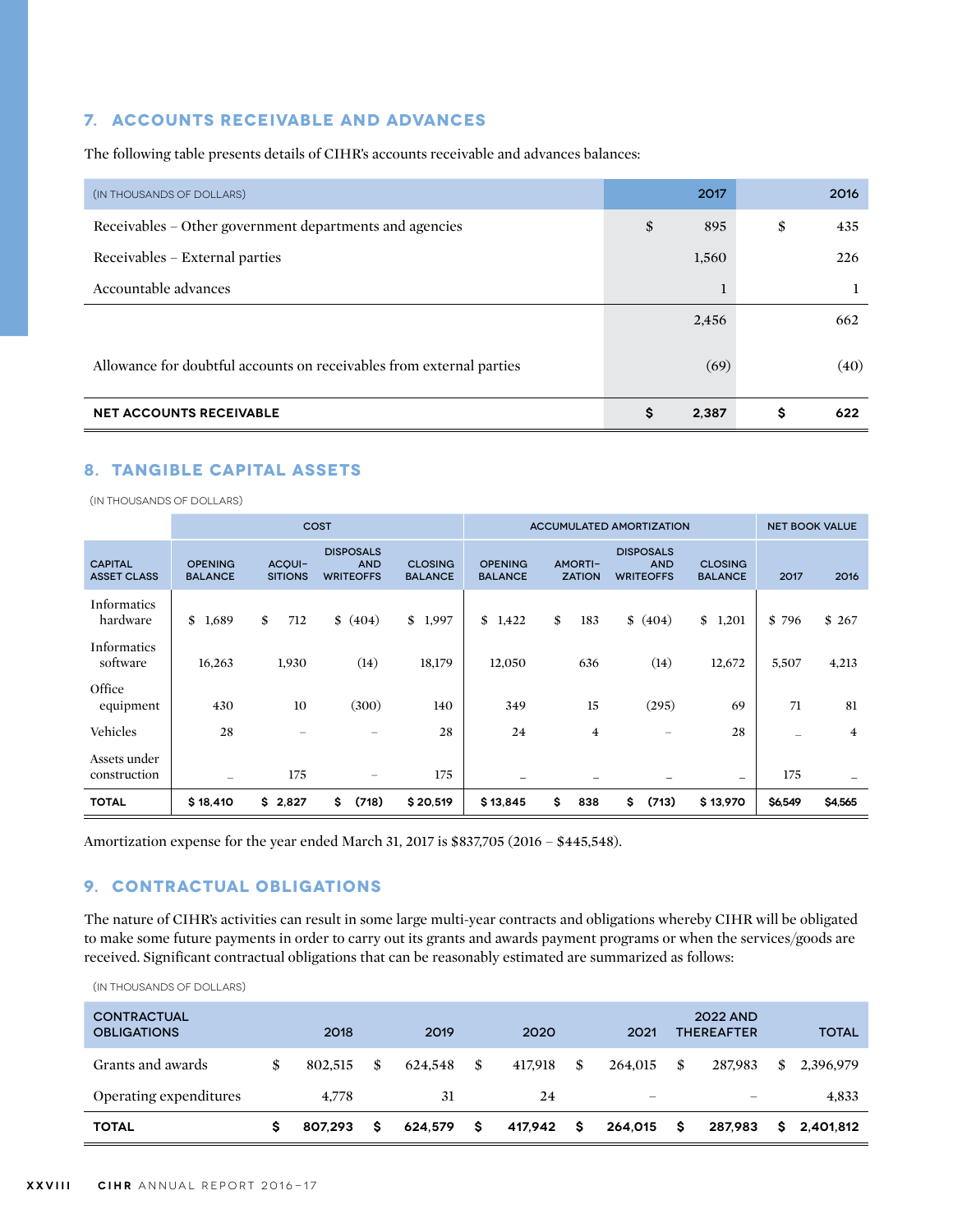## **10. Contingent Liabilities**

CIHR may be subject to claims and litigation in the normal course of business. In management's view, there are currently no such claims with a material impact on the financial statements and, consequently, no provision has been made.

## **11. Related Party Transactions**

CIHR is related as a result of common ownership to all government departments, agencies and Crown corporations. CIHR enters into transactions with these entities in the normal course of business and on normal trade terms. During the year, CIHR received common services which were obtained without charge from other government departments as disclosed below.

#### (a) Common services provided without charge by other government departments

During the year, CIHR received services without charge from certain common service organizations, related to accommodation and the employer's contribution to the health and dental insurance plans. These services provided without charge have been recorded in CIHR's Statement of Operations and Departmental Net Financial Position as follows:

| (IN THOUSANDS OF DOLLARS)                                                                                  | 2017  | 2016  |
|------------------------------------------------------------------------------------------------------------|-------|-------|
| Accommodation provided by Public Services and Procurement Canada                                           | 3,697 | 3.522 |
| Employer's contribution to the health and dental insurance plans provided<br>by Treasury Board Secretariat | 3,694 | 3.371 |
| TOTAL                                                                                                      | 7.391 | 6.893 |

The Government has centralized some of its administrative activities for efficiency, cost-effectiveness purposes and economic delivery of programs to the public. As a result, the Government uses central agencies and common service organizations so that one department performs services for all other departments and agencies without charge. The costs of these services, such as the payroll and cheque issuance services provided by Public Services and Procurement Canada, are not included in CIHR's Statement of Operations and Departmental Net Financial Position.

#### (b) Administration of programs on behalf of other government departments

Under a memorandum of understanding signed with the Natural Sciences and Engineering Research Council (NSERC) and the Social Sciences and Humanities Research Council (SSHRC), CIHR administers funds for the Vanier Canada Graduate Scholarship and Banting Postdoctoral Fellowship programs. During the year, CIHR administered \$22,446,004 (\$22,417,892 in 2015–16) in funds for grants and awards on behalf of NSERC and SSHRC. These expenses are reflected in the financial statements of NSERC and SSHRC and are not recorded in these financial statements.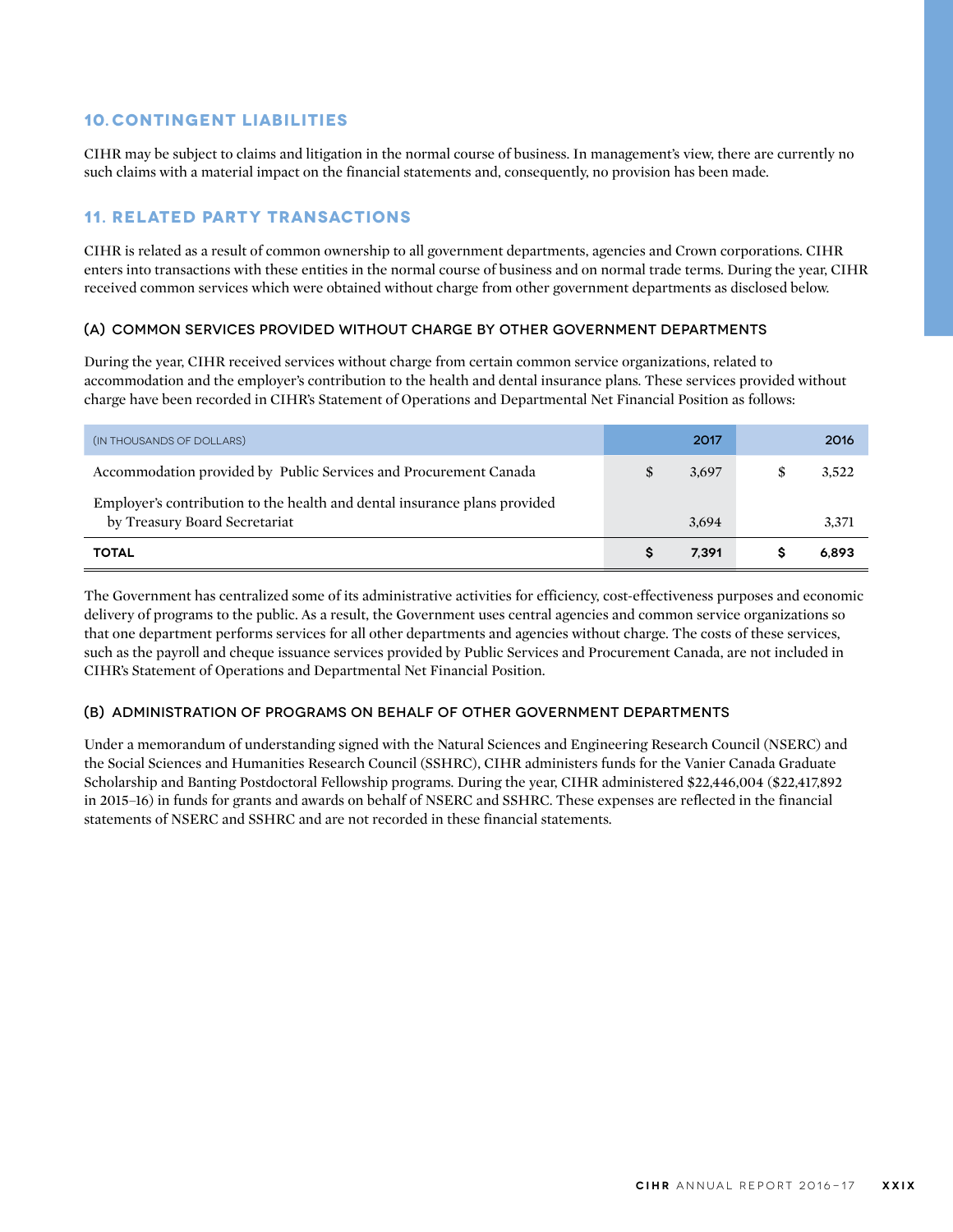## **12. Segmented Information**

Presentation by segment is based on CIHR's program alignment architecture. The presentation by segment is based on the same accounting policies as described in the summary of significant accounting policies in note 2. The following table presents the expenses incurred and revenues generated for the main programs, by major object of expense and by major type of revenue. The segment results for the period are as follows:

|                                                      |                         | 2016                                    |                                                             |                                    |                 |               |
|------------------------------------------------------|-------------------------|-----------------------------------------|-------------------------------------------------------------|------------------------------------|-----------------|---------------|
| (IN THOUSANDS OF DOLLARS)                            | <b>INITIATED HEALTH</b> | <b>INVESTIGATOR-</b><br><b>RESEARCH</b> | <b>PRIORITY-</b><br><b>DRIVEN HEALTH</b><br><b>RESEARCH</b> | <b>INTERNAL</b><br><b>SERVICES</b> | <b>TOTAL</b>    | <b>TOTAL</b>  |
| Transfer payments                                    |                         |                                         |                                                             |                                    |                 |               |
| Grants and Awards                                    | \$                      | 698,877                                 | \$<br>332,236                                               | \$                                 | \$<br>1,031,113 | \$<br>980,629 |
| Refunds of previous years'<br>grants and awards      |                         | (2,929)                                 | (2,113)                                                     |                                    | (5,042)         | (3,612)       |
| Total transfer payments                              |                         | 695,948                                 | 330,123                                                     |                                    | 1,026,071       | 977,017       |
| <b>Operating Expenses</b>                            |                         |                                         |                                                             |                                    |                 |               |
| Salaries and employee benefits                       |                         | 11,001                                  | 13,155                                                      | 23,297                             | 47,453          | 46,678        |
| Professional and special services                    |                         | 848                                     | 294                                                         | 3,351                              | 4,493           | 3,183         |
| Accommodation                                        |                         | 764                                     | 684                                                         | 2,249                              | 3,697           | 3,522         |
| Travel                                               |                         | 380                                     | 966                                                         | 550                                | 1,896           | 2,093         |
| Rentals                                              |                         | 55                                      | 43                                                          | 1,118                              | 1,216           | 1,552         |
| Furniture, equipment and<br>software                 |                         | 76                                      | 8                                                           | 990                                | 1,074           | 504           |
| Communication                                        |                         | 17                                      | 45                                                          | 994                                | 1,056           | 1,117         |
| Amortization of tangible<br>capital assets           |                         |                                         |                                                             | 838                                | 838             | 445           |
| Utilities, materials and<br>supplies                 |                         | 10                                      | 16                                                          | 181                                | 207             | 109           |
| Other                                                |                         |                                         | (7)                                                         | 143                                | 136             | (68)          |
| Total operating expenses                             |                         | 13,151                                  | 15,204                                                      | 33,711                             | 62,066          | 59,135        |
| Total expenses                                       |                         | 709,099                                 | 345,327                                                     | 33,711                             | 1,088,137       | 1,036,152     |
| Revenues                                             |                         |                                         |                                                             |                                    |                 |               |
| Donations for health research                        |                         | 285                                     | 6,579                                                       |                                    | 6,864           | 7,806         |
| Total revenues                                       |                         | 285                                     | 6,579                                                       |                                    | 6,864           | 7,806         |
| <b>NET COST FROM CONTINUING</b><br><b>OPERATIONS</b> | \$                      | 708,814                                 | \$<br>338,748                                               | \$<br>33,711                       | \$<br>1,081,273 | \$1,028,346   |